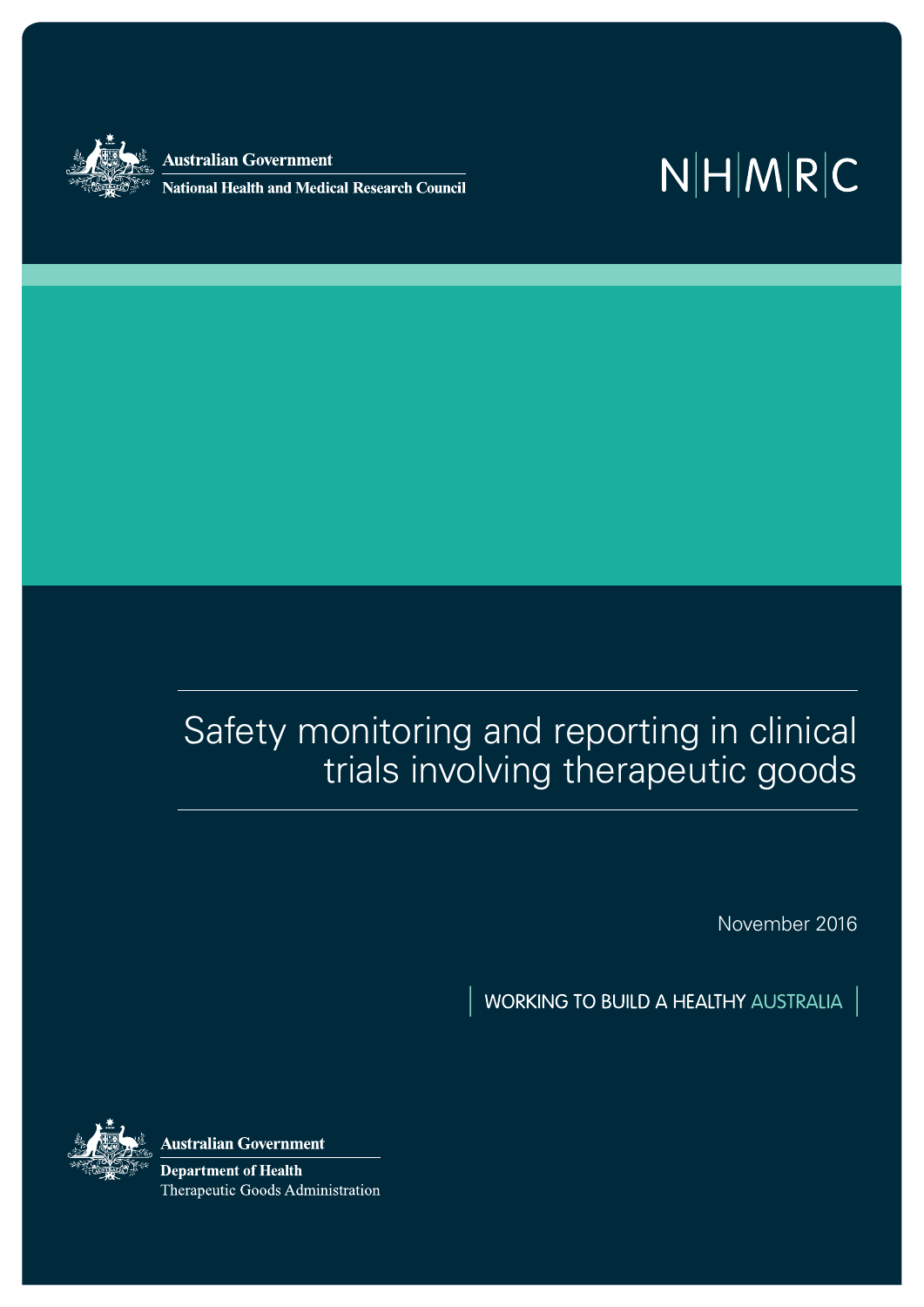#### Publication Details

| Publication title:           | Guidance: Safety monitoring and reporting in clinical trials involving therapeutic goods.                                                                                                                 |
|------------------------------|-----------------------------------------------------------------------------------------------------------------------------------------------------------------------------------------------------------|
| Published:                   | November 2016                                                                                                                                                                                             |
| Publisher:                   | National Health and Medical Research Council                                                                                                                                                              |
| NHMRC Publication reference: | EA15                                                                                                                                                                                                      |
| Online version:              | www.nhmrc.gov.au/guidelines/publications/ea15                                                                                                                                                             |
| <b>ISBN Online:</b>          | 978-1-925129-68-7                                                                                                                                                                                         |
| Suggested citation:          | National Health and Medical Research Council (2016). Guidance: Safety monitoring and reporting in<br>clinical trials involving therapeutic goods. Canberra: National Health and Medical Research Council. |

#### Copyright

© Commonwealth of Australia 2016



All material presented in this publication is provided under a Creative Commons Attribution 4.0 International licence (www.creativecommons.org.au), with the exception of the Commonwealth Coat of Arms, NHMRC logo and any content identified as being owned by third parties. The details of the relevant licence conditions are available on the Creative Commons website (www.creativecommons.org.au), as is the full legal code for the CC BY 4.0 International licence.

#### Attribution

Creative Commons Attribution 4.0 International Licence is a standard form licence agreement that allows you to copy, distribute, transmit and adapt this publication provided that you attribute the work. The NHMRC's preference is that you attribute this publication (and any material sourced from it) using the following wording: Source: National Health and Medical Research Council.

#### Use of images

Unless otherwise stated, all images (including background images, icons and illustrations) are copyrighted by their original owners.

#### Contact us

To obtain information regarding NHMRC publications or submit a copyright request, contact:

E: nhmrc.publications@nhmrc.gov.au or call (02) 6217 9000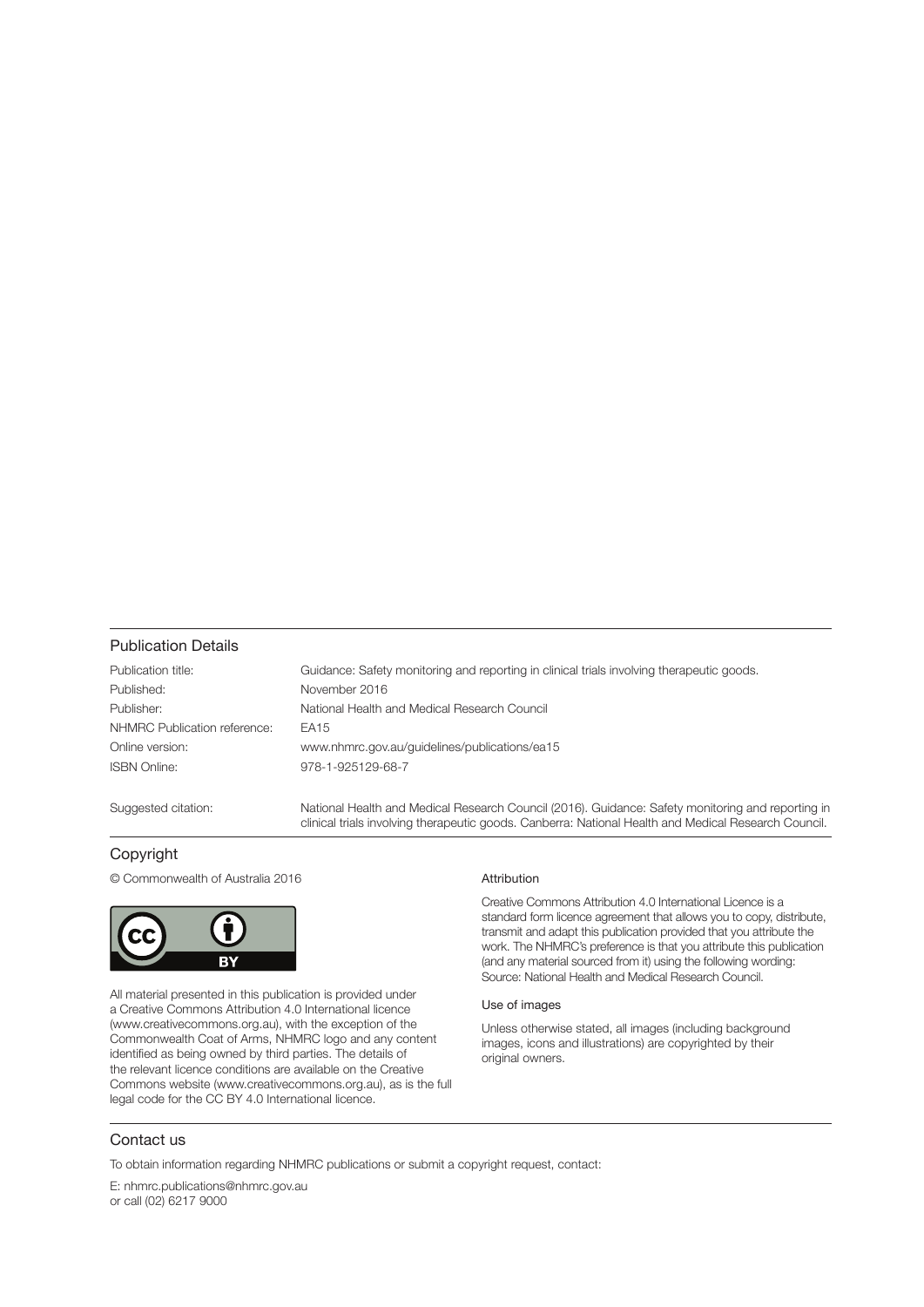## **Contents**

| Safety Monitoring and Reporting in Clinical Trials Involving Therapeutic Goods | 1                        |
|--------------------------------------------------------------------------------|--------------------------|
| 1. Purpose                                                                     | $\,1\,$                  |
| Scope<br>2.                                                                    | $\mathbf{1}$             |
| Risk-Adapted Safety Monitoring<br>3.                                           | $\mathbf{1}$             |
| The Trial Sponsor and Ongoing Safety Monitoring<br>4.                          | $\overline{c}$           |
| Summary of Main Changes to Reporting Requirements<br>5.                        | $\overline{c}$           |
| PART 1: Investigational Medicinal Product (IMP) Trials                         | $\overline{4}$           |
| Definitions (IMPs)<br>А.                                                       | $\overline{4}$           |
| B. Safety Reporting Assessment Flowchart: IMP Trial                            | 6                        |
| C. An Overview of Safety Monitoring and Reporting Responsibilities             | $\overline{\phantom{a}}$ |
| 1. Responsibilities of the Sponsor                                             | $\overline{7}$           |
| 2. Responsibilities of the Principal Investigator                              | 10                       |
| 3. Responsibilities of the HREC                                                | 10                       |
| 4. Responsibilities of the Institution                                         | 11                       |
| 5. Responsibilities of the Therapeutic Goods Administation                     | 11                       |
| D. References                                                                  | 11                       |
| Appendix 1: Reporting Flowchart for Investigational Medicinal Product Trials   | 13                       |
| PART 2: Investigational Medical Devices (IMD) Trials                           | 14                       |
| A. Definitions (IMDs)                                                          | 14                       |
| B. Safety Reporting Assessment Flowchart: IMD Trials                           | 16                       |
| C. An Overview of Safety Monitoring and Reporting Responsibilities             | 17                       |
| 1. Responsibilities of the Sponsor                                             | 17                       |
| 2. Responsibilities of the Principal Investigator                              | 19                       |
| 3. Responsibilities of the HREC                                                | 20                       |
| 4. Responsibilities of the Institution                                         | 21                       |
| 5. Responsibilities of the Therapeutic Goods Administation                     | 21                       |
| D. References                                                                  | 21                       |
| Appendix 2: Reporting Flowchart for Investigational Medical Device Trials      | 22                       |
| Appendix 3: Document Revision and Working Party                                | 23                       |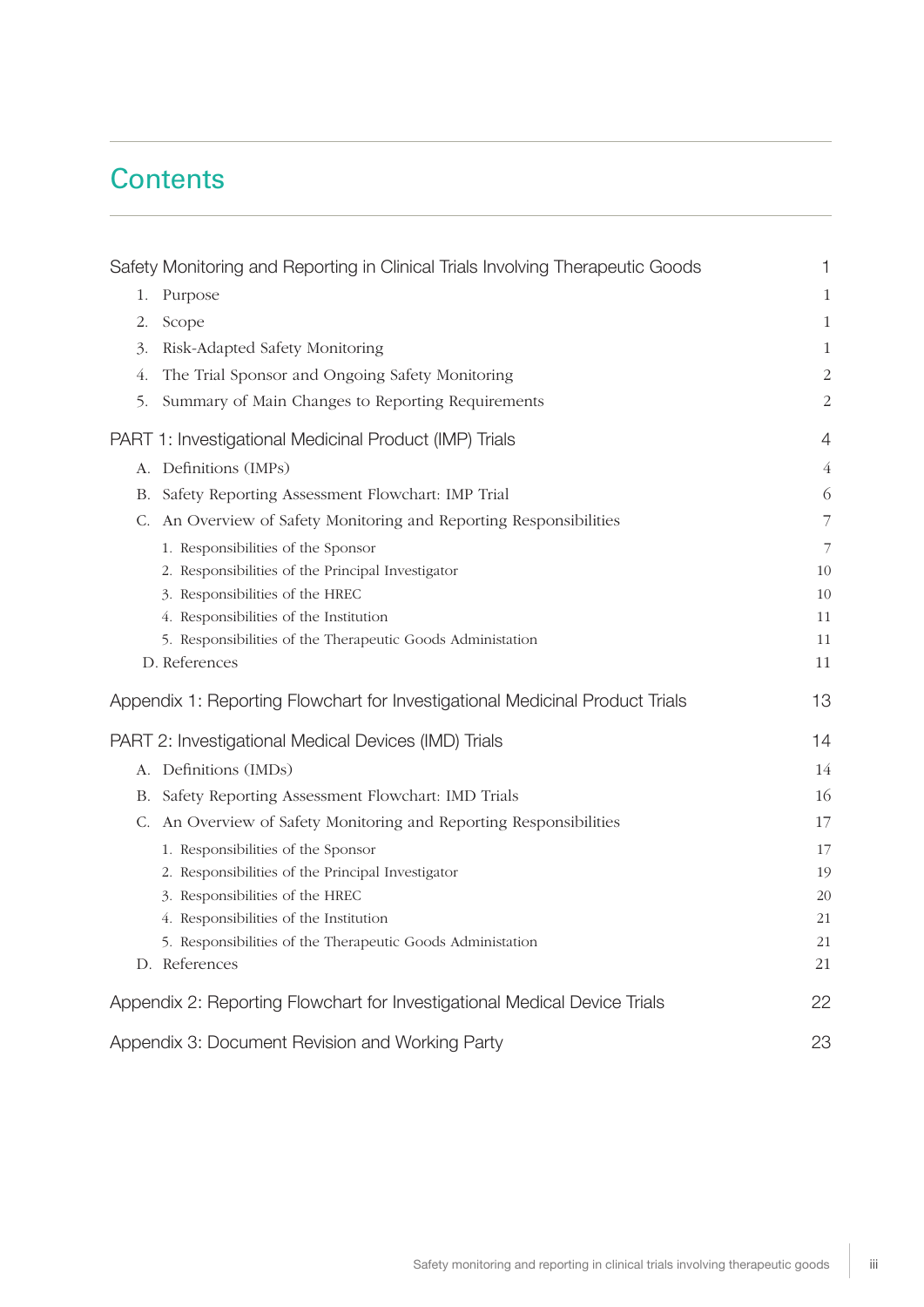## Safety Monitoring and Reporting in Clinical Trials Involving Therapeutic Goods

### 1. Purpose

This guidance replaces the 2009 Position Statement: *'Monitoring and reporting of safety for clinical trials involving therapeutic products'* and adopts reporting arrangements for clinical trials that reflect current practice in the United States and European Union. This new guidance seeks to address widespread feedback from stakeholders that previous arrangements in Australia placed an unnecessary burden on investigators and Human Research Ethics Committees (HRECs) and did not genuinely contribute to patient safety.

### 2. Scope

This guidance addresses the collection, verification and reporting of adverse events and adverse reactions that occur in clinical trials involving **investigational medicinal products (IMPs)** and investigational medical devices (IMDs) for trials conducted under the Clinical Trial Exemption (CTX) or Clinical Trial Notification (CTN) schemes.1

The safety monitoring and reporting requirements for **IMPs** and **IMDs** are broadly similar. However, in order to reflect the differing terminology and requirements of their respective Good Clinical Practice guidelines<sup>2</sup>, the requirements for IMPs and IMDs have been detailed separately in Part 1 and Part 2 of this document respectively.

### 3. Risk-Adapted Safety Monitoring

The *National Statement on Ethical Conduct in Human Research (2007)* (National Statement) permits monitoring arrangements to be commensurate to the risk, size and complexity of the trial. The nature and extent of participant safety monitoring should be based on the assessment of the risks of the trial intervention( $s$ )<sup>3</sup> relative to standard care and the extent of knowledge about the IMPs/IMDs being tested. The sponsor's plans for safety monitoring should be documented and continually reviewed and adapted during the trial, as real time assessments of safety data are performed.

<sup>1</sup> This guidance should be adopted as far as possible for other therapeutic goods trials (definitions, responsibilities and reporting pathways); however, reporting to the TGA should comply with the TGA's requirements for post marketing trials.

<sup>2</sup> ICH GCP annotated by the TGA, for investigational medicinal products and ISO 14155: 2011, for investigational medical devices.

<sup>3</sup> The term trial intervention means either the IMP/IMD or additional study procedures required by the protocol.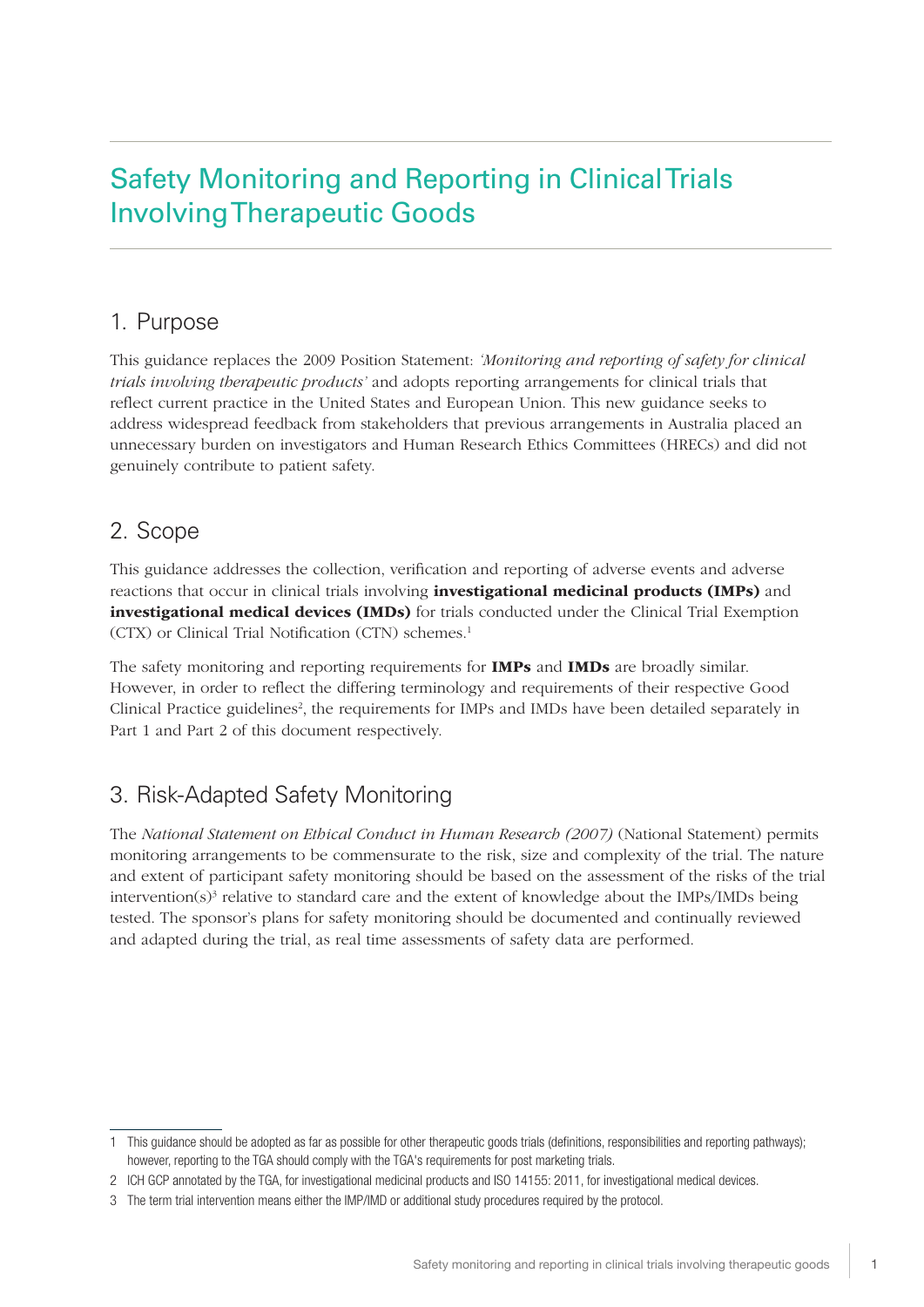## 4. The Trial Sponsor and Ongoing Safety Monitoring

The sponsor of a clinical trial is defined as '*an individual, organisation or group taking on responsibility for securing the arrangements to initiate, manage and finance a study*'. Many sponsor functions may be delegated to third parties, such as clinical research organisations/centres, Data Safety Monitoring Boards or Coordinating Principal Investigators, provided that arrangements are in place for oversight of any delegated activities.

A sponsor should be identified for all clinical trials. Although the definition of trial sponsor allows an individual to be named as sponsor, for non-commercial trials it is usually more appropriate for an institution, rather than an investigator, to perform this role. It is also common practice for a group of non-commercial partners to make collaborative arrangements to initiate, manage and fund trials and, in such circumstances, it is important to ensure that all sponsor functions, including safety monitoring and reporting, are clearly allocated or delegated.

ICH GCP and ISO 14155 place the responsibility for the ongoing safety evaluation of the investigational product with the sponsor. To ensure there is appropriate independent oversight of safety within a clinical trial, sponsors should generally utilise an independent committee or independent individuals (e.g. a medical monitor) to review accruing safety data. When convened<sup>4</sup>, Data Safety Monitoring Boards are best placed to perform the review of trial safety data, as they are in the unique position of being able to review unblinded safety information to assess treatment exposure. In addition, they are often the only body with access to emerging efficacy data for the trial. As such, they have the clearest picture of the evolving balance of risks and benefits within the trial. It is the outcome of these reviews that are provided to HRECs, investigators, institutions and the Therapeutic Goods Administration (TGA).

Sponsors, through feedback from their safety committees or medical monitors, are responsible for generating safety communications. As such, placing the sponsor at the centre of the communication cascade will ensure timely and streamlined dissemination of information, and will align Australia with other world regions with single ethical review systems. In this model, sponsors report directly to HRECs<sup>5</sup> and investigators, who forward any relevant information to their institution. Sponsors have the flexibility to delegate reporting responsibilities to third parties, for example, to a coordinating centre in a non-commercial trial.

<sup>4</sup> The decision to convene a DSMB should be based on the potential risks and benefits to participants associated with the trial and the trial design.

<sup>5</sup> In a multicentre trial, the Coordinating Principal Investigator should be provided with copies of correspondence sent by the sponsor to the HREC and investigators.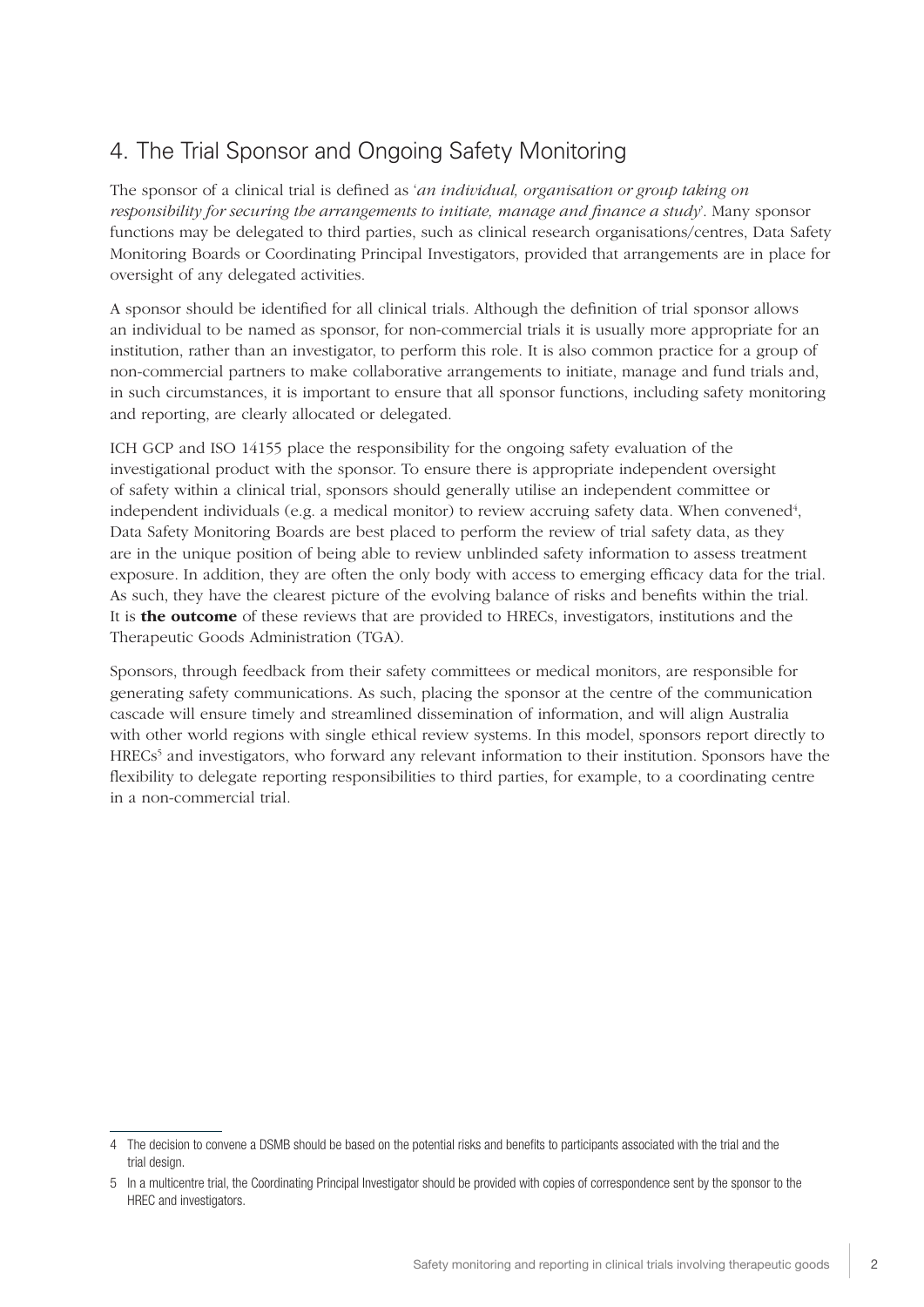## 5. Summary of Main Changes to Reporting Requirements

| <b>Change from 2009 Position Statement</b>                                                                                                                                                                                                                                       | Rationale                                                                                                                                                                                                                                |
|----------------------------------------------------------------------------------------------------------------------------------------------------------------------------------------------------------------------------------------------------------------------------------|------------------------------------------------------------------------------------------------------------------------------------------------------------------------------------------------------------------------------------------|
| Removing the requirement to submit individual reports of<br>adverse events (AEs), serious adverse events (SAEs), suspected<br>unexpected serious adverse reactions (SUSARs), unanticipated<br>serious adverse device effects (USADEs) and six monthly line<br>listings to HRECs. | HREC are often not best placed to perform an analysis of<br>these reports. The outcomes of the sponsor's analyses of<br>accumulating safety data provides the HREC with more useful<br>and useable information.                          |
| Removing the requirement to submit individual reports of<br>AEs, SAEs, SUSARs/USADEs and six monthly line listings to<br>investigators to align with EU Regulation. <sup>6</sup>                                                                                                 | Updated/addended investigator's brochures and spontaneous<br>reports of significant safety issues provide investigators with<br>the most relevant information on the use of the medicinal<br>product or medical device.                  |
| Removing the requirement to submit individual reports of AEs,<br>SAEs, external SUSARs/USADEs and six monthly line listings to<br>institutions.                                                                                                                                  | Institutions are often not best placed to perform an analysis<br>of these reports. The outcomes of the sponsor's analyses of<br>accumulating safety data provides the institution with more<br>useful and useable information.           |
| Including the requirement for sponsors to provide HRECs with<br>an annual safety report.                                                                                                                                                                                         | Provides HRECs with a report that supports trial oversight,<br>including a clear summary of the evolving safety profile of<br>the trial and also evidence that the sponsor is conducting its<br>ongoing safety monitoring appropriately. |
| Clarifying requirements and terminology for the reporting of<br>significant safety issues.                                                                                                                                                                                       | Ensures that significant safety issues are communicated to all<br>parties in a consistent manner and timeframe.                                                                                                                          |

<sup>6</sup> This revision aligns with EU Clinical Trial Regulation 536 which has removed the requirement for SUSARs and six monthly line listing to be reported to investigators. The revision is also consistent with Section F of ICH E2A.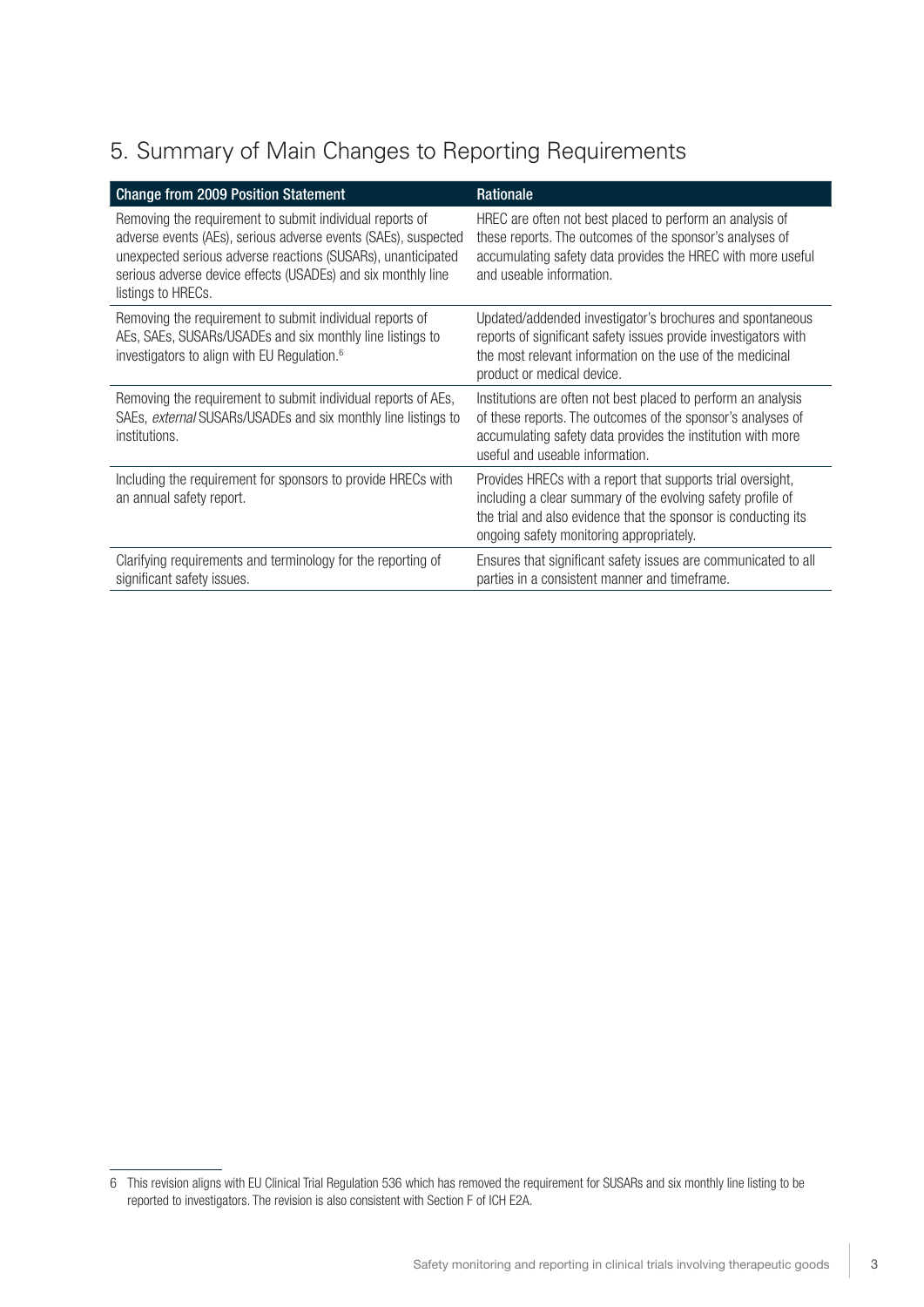## PART 1: Investigational Medicinal Product (IMP) Trials

### A. Definitions (IMPs)

The terminology associated with safety reporting is subject to global variation and companies conducting international trials may be required to use definitions outlined in their company policies. However, in order to promote consistency in Australia and a common understanding of safety reporting requirements, the following definitions for the categorisation of safety events for IMPs should be adopted wherever possible.

| <b>Term</b>                                | <b>Description</b>                                                                                                                                                                                                                                                                                                                                                                                      |
|--------------------------------------------|---------------------------------------------------------------------------------------------------------------------------------------------------------------------------------------------------------------------------------------------------------------------------------------------------------------------------------------------------------------------------------------------------------|
| Investigational<br>Medicinal Product (IMP) | A pharmaceutical form of an active ingredient or placebo being tested or used as a reference in a<br>clinical trial, including a product with a marketing authorisation when used or assembled (formulated<br>or packaged) in a way different from the approved form, or when used for an unapproved indication, a<br>new patient group or when used to gain further information about an approved use. |
|                                            | Note: This definition includes biologicals used as investigational medicinal products.                                                                                                                                                                                                                                                                                                                  |
| Biological <sup>7</sup>                    | An item made from, or containing, human cells or human tissues, and that is used to treat or prevent<br>disease or injury, diagnose a condition of a person, alter the physiological processes of a person, test<br>the susceptibility of a person to disease, replace or modify a person's body part(s).                                                                                               |
|                                            | Examples include:                                                                                                                                                                                                                                                                                                                                                                                       |
|                                            | • human tissue therapy products (e.g. skin, tissues, bone for grafting)                                                                                                                                                                                                                                                                                                                                 |
|                                            | • processed human tissues (e.g. demineralised bone, collagen)                                                                                                                                                                                                                                                                                                                                           |
|                                            | • human cellular therapy products (e.g. cartilage cells, cultured skin cells)                                                                                                                                                                                                                                                                                                                           |
|                                            | • immunotherapy products containing human cells                                                                                                                                                                                                                                                                                                                                                         |
|                                            | • genetically modified human cellular products.                                                                                                                                                                                                                                                                                                                                                         |
| Adverse Event (AE)                         | Any untoward medical occurrence in a patient or clinical trial participant administered a medicinal<br>product and that does not necessarily have a causal relationship with this treatment.                                                                                                                                                                                                            |
| Adverse Reaction (AR)                      | Any untoward and unintended response to an investigational medicinal product related to any dose<br>administered.                                                                                                                                                                                                                                                                                       |
|                                            | <b>Comment:</b> All adverse events judged by either the reporting investigator or the sponsor as having a<br>reasonable possibility of a causal relationship to an investigational medicinal product would qualify<br>as adverse reactions. The expression 'reasonable causal relationship' means to convey, in general, that<br>there is evidence or argument to suggest a causal relationship.        |
|                                            | Note <sup>8</sup> : The following are examples of types of evidence that would suggest a causal relationship<br>between the investigational product and the adverse event:                                                                                                                                                                                                                              |
|                                            | • A single occurrence of an event that is uncommon and known to be strongly associated with drug<br>exposure (e.g., angioedema, hepatic injury, Stevens-Johnson Syndrome)                                                                                                                                                                                                                               |

<sup>7</sup> Sourced from Australian Regulatory Guidelines for Biologicals Part 1 - Introduction to the Australian Regulatory Guidelines for Biologicals.

<sup>8</sup> Selected examples taken from Extract from FDA Safety Reporting Guidance clarifying the types of evidence that would suggest a causal relationship between the investigational medicinal product and the adverse event.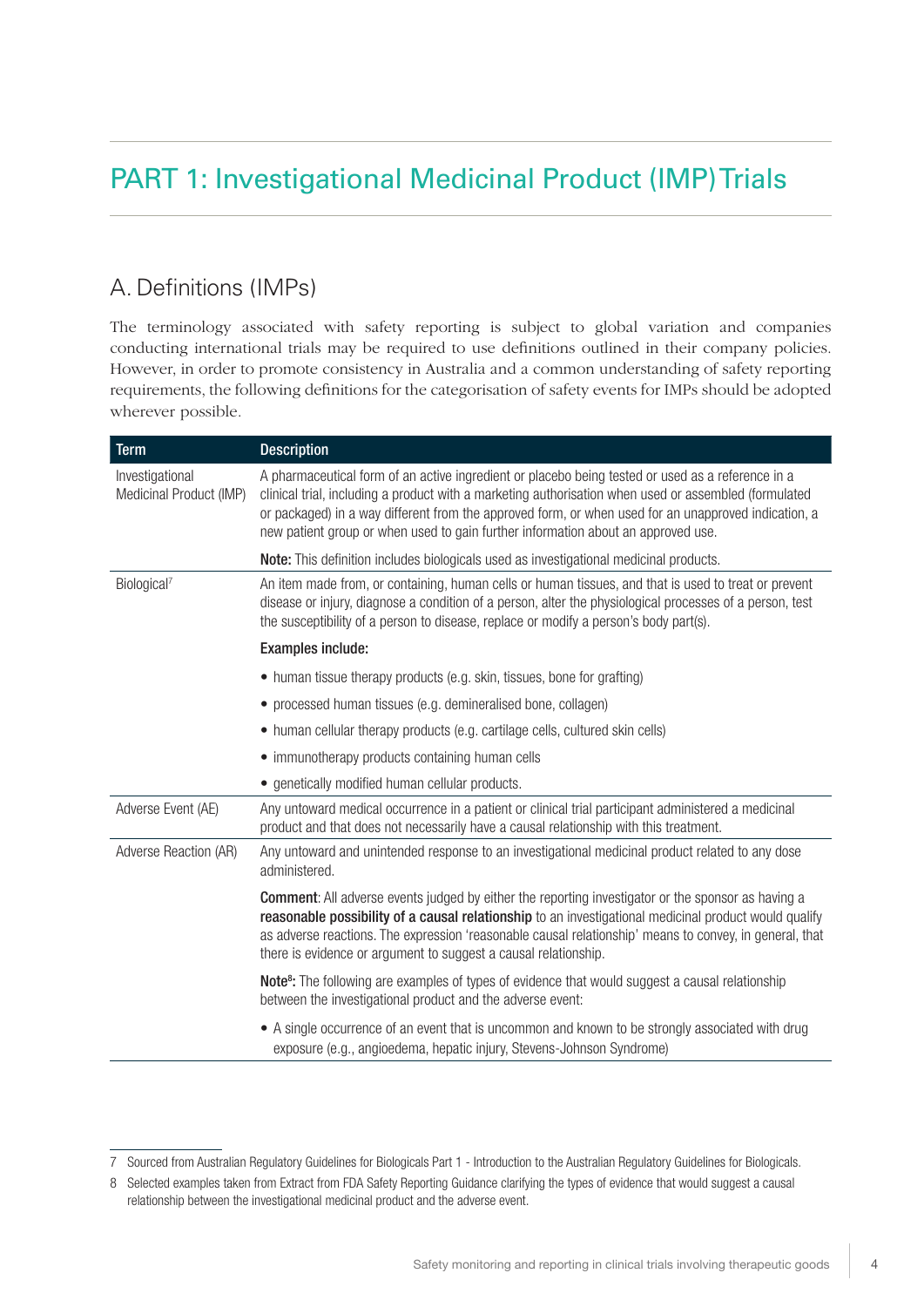| <b>Term</b>                                                        | <b>Description</b>                                                                                                                                                                                                                                                                                                                                                                                                                                                |
|--------------------------------------------------------------------|-------------------------------------------------------------------------------------------------------------------------------------------------------------------------------------------------------------------------------------------------------------------------------------------------------------------------------------------------------------------------------------------------------------------------------------------------------------------|
|                                                                    | • One or more occurrences of an event that is not commonly associated with drug exposure, but is<br>otherwise uncommon in the population exposed to the drug (e.g., tendon rupture).                                                                                                                                                                                                                                                                              |
|                                                                    | • An aggregate analysis of specific events observed in a clinical trial (such as known consequences of<br>the underlying disease or condition under investigation or other events that commonly occur in the<br>study population independent of drug therapy) that indicates those events occur more frequently in<br>the drug treatment group than in a concurrent or historical control group.                                                                  |
| Investigator's Brochure<br>(IB)                                    | The document containing a summary of the clinical and non-clinical data relating to an investigational<br>medicinal product that are relevant to the study of the product in humans.                                                                                                                                                                                                                                                                              |
| Product Information (PI)                                           | The approved Australian summary of the scientific information relevant to the safe and effective use of<br>a prescription medicine.                                                                                                                                                                                                                                                                                                                               |
|                                                                    | Note: In a trial in which the IMP is an approved product, the Product Information may replace<br>the investigator's brochure. If the conditions of use differ from those authorised, the PI should be<br>supplemented with a summary of relevant clinical and non-clinical data that supports the use of the<br>IMP in the trial.                                                                                                                                 |
|                                                                    | The Australian Product Information should be used where available for each trial IMP adopted across<br>Australian sites.                                                                                                                                                                                                                                                                                                                                          |
| Reference Safety<br>Information (RSI)                              | The information contained in either an investigator's brochure or an approved Australian Product<br>Information (or another country's equivalent) that contains the information used to determine what<br>adverse reactions are to be considered expected adverse reactions and on the frequency and nature<br>of those adverse reactions.                                                                                                                        |
| Safety Critical Adverse<br>Events                                  | Adverse events and/or laboratory abnormalities identified in the protocol as critical to safety evaluations<br>that should be reported to the sponsor according to the reporting requirements specified in the protocol.                                                                                                                                                                                                                                          |
| Serious Adverse Event<br>(SAE)/Serious Adverse<br>Reaction (SAR)   | Any adverse event/adverse reaction that results in death, is life-threatening, requires hospitalisation or<br>prolongation of existing hospitalisation, results in persistent or significant disability or incapacity, or is a<br>congenital anomaly or birth defect.                                                                                                                                                                                             |
|                                                                    | Note: Life-threatening in the definition of a serious adverse event or serious adverse reaction refers to<br>an event in which the participant was at risk of death at the time of the event. It does not refer to an<br>event that hypothetically might have caused death if it were more severe.                                                                                                                                                                |
|                                                                    | Note: Medical and scientific judgement should be exercised in deciding whether an adverse event/<br>reaction should be classified as serious in other situations. Important medical events that are<br>not immediately life-threatening or do not result in death or hospitalisation, but may jeopardise the<br>participant or may require intervention to prevent one of the other outcomes listed in the definition<br>above should also be considered serious. |
| <b>Significant Safety Issue</b><br>(SSI)                           | A safety issue that could adversely affect the safety of participants or materially impact on the<br>continued ethical acceptability or conduct of the trial.                                                                                                                                                                                                                                                                                                     |
| <b>Suspected Unexpected</b><br>Serious Adverse<br>Reaction (SUSAR) | An adverse reaction that is both serious and unexpected.                                                                                                                                                                                                                                                                                                                                                                                                          |
| <b>Unexpected Adverse</b><br>Reaction (UAR)                        | An adverse reaction, the nature or severity of which is not consistent with the Reference Safety<br>Information (RSI).                                                                                                                                                                                                                                                                                                                                            |
|                                                                    | Note: The RSI should be contained in the investigator's brochure for an unapproved medicinal product<br>or Product Information (or another country's equivalent of the Product Information) for an approved<br>medicinal product.                                                                                                                                                                                                                                 |
| <b>Urgent Safety Measure</b><br>(USM)                              | A measure required to be taken in order to eliminate an immediate hazard to a participant's health or<br>safety.                                                                                                                                                                                                                                                                                                                                                  |
|                                                                    | Note: This type of significant safety issue can be instigated by either the investigator or sponsor and<br>can be implemented before seeking approval from HRECs or institutions.                                                                                                                                                                                                                                                                                 |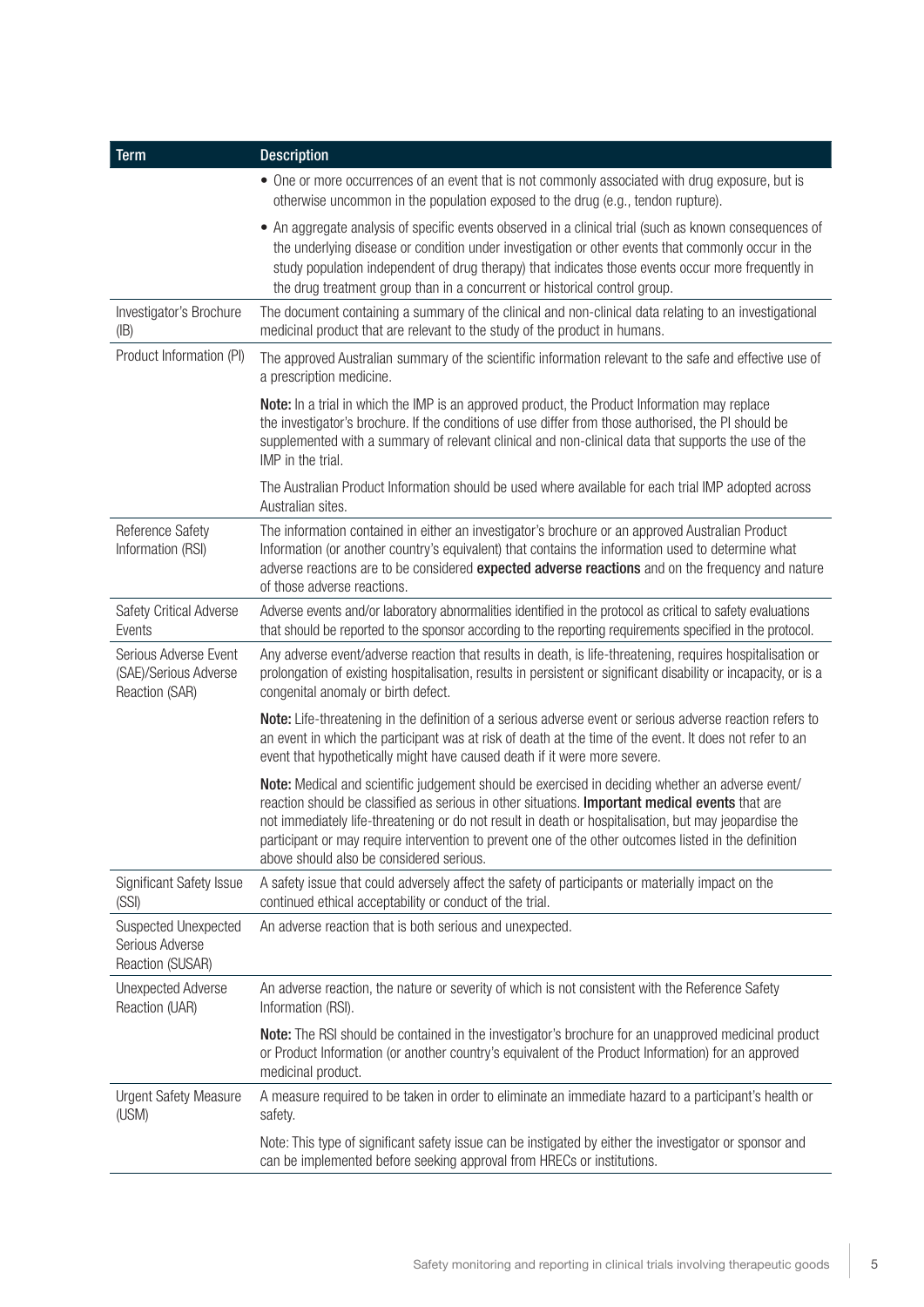



Adapted from the NIHR Clinical Trials Toolkit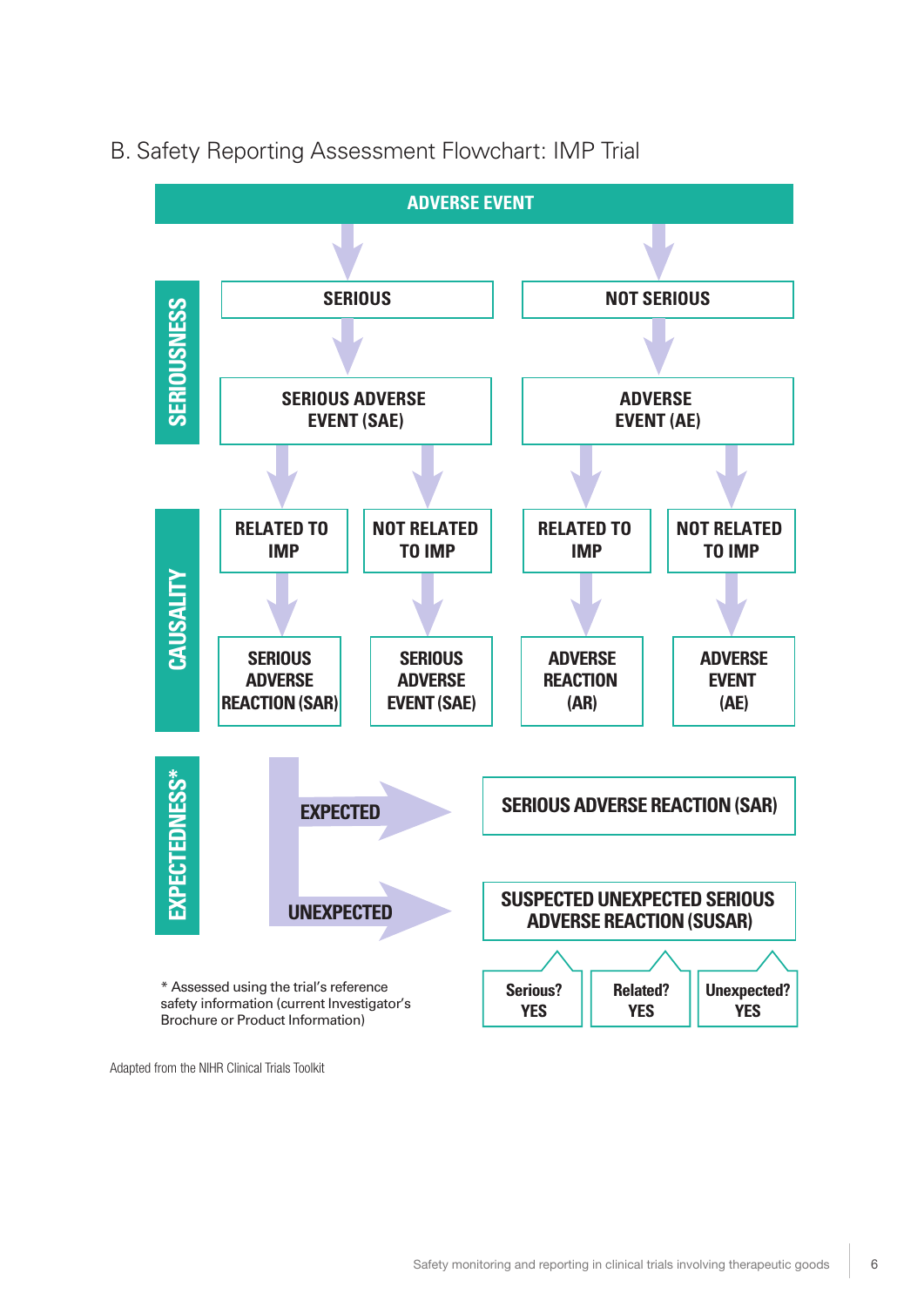## C. An Overview of Safety Monitoring and Reporting Responsibilities

#### 1. Responsibilities of the Sponsor

Sponsors should establish safety monitoring processes that are based on the risk, size and complexity of the proposed research. In trials with small numbers of participants, e.g. phase I trials, risks may more readily become apparent through close monitoring of adverse events whereas in larger trials, risks are often better assessed through statistical comparisons of treatments. As such, sponsors should determine the most appropriate arrangements for ongoing monitoring and be prepared to justify these arrangements to the reviewing HREC.

Sponsors should evaluate all safety information that is reported by investigators as well as safety information from other sources. It is recognised that a non-commercial sponsor does not have access to all the safety data maintained by a commercial sponsor; however, non-commercial sponsors are responsible for evaluating all safety information available to them. To enhance the capacity of non-commercial sponsors to fulfil their responsibilities, entities that provide therapeutic goods to or receive therapeutic goods from other entities should share safety information with each other.

Sponsors should:

- a. ensure that the trial protocol has clear sections describing:
	- the assessment and management of risk (if not in an alternative document)<sup>9</sup>
	- safety reporting definitions, procedures, responsibilities and reporting timelines
	- any serious adverse events that do not require immediate reporting
- b. keep detailed records of all reported **adverse events** and maintain up-to-date tabulations and/or line listings $10$
- c. when communicating safety information to investigators and/or HRECs, clarify the impact of each report on patient safety, trial conduct or trial documentation
- d. assess and categorise the safety reports received from investigators, and report all **suspected** unexpected serious adverse reactions occurring in Australian participants to the Therapeutic Goods Administration
	- for fatal or life threatening Australian SUSARs, immediately, but no later than 7 calendar days after being made aware of the case, with any follow-up information within a further 8 calendar days
	- for all other Australian SUSARs, no later than **15 calendar days** after being made aware of the case

Note 1: Sponsors may be required to follow global company policies that mandate the reporting of individual case SUSARs and six monthly line listings to investigators; however, this practice is not required by this guidance. Sponsors can discharge this responsibility by placing these reports on a portal or by sending them via e-mail. When the sponsor confirms that the report has no bearing on participant safety or trial conduct, confirmation of receipt of the communication may be requested, but there should be no requirement for investigators to print, review and file these reports.

Note 2: When determining whether a SUSAR has occurred, where the sponsor's causality assessment conflicts with the assessment made by the site investigator, the site investigator's assessment cannot be downgraded by the sponsor (i.e. altered from 'related' to 'not related'). In this case, if an investigator's

<sup>9</sup> The trial protocol or an alternative document such as a safety monitoring plan, should also describe the composition, roles and responsibilities of oversight committtees and plans for ongoing safety monitoring.

<sup>10</sup> The sponsor may be required to provide tabulations/line listings to the TGA on request.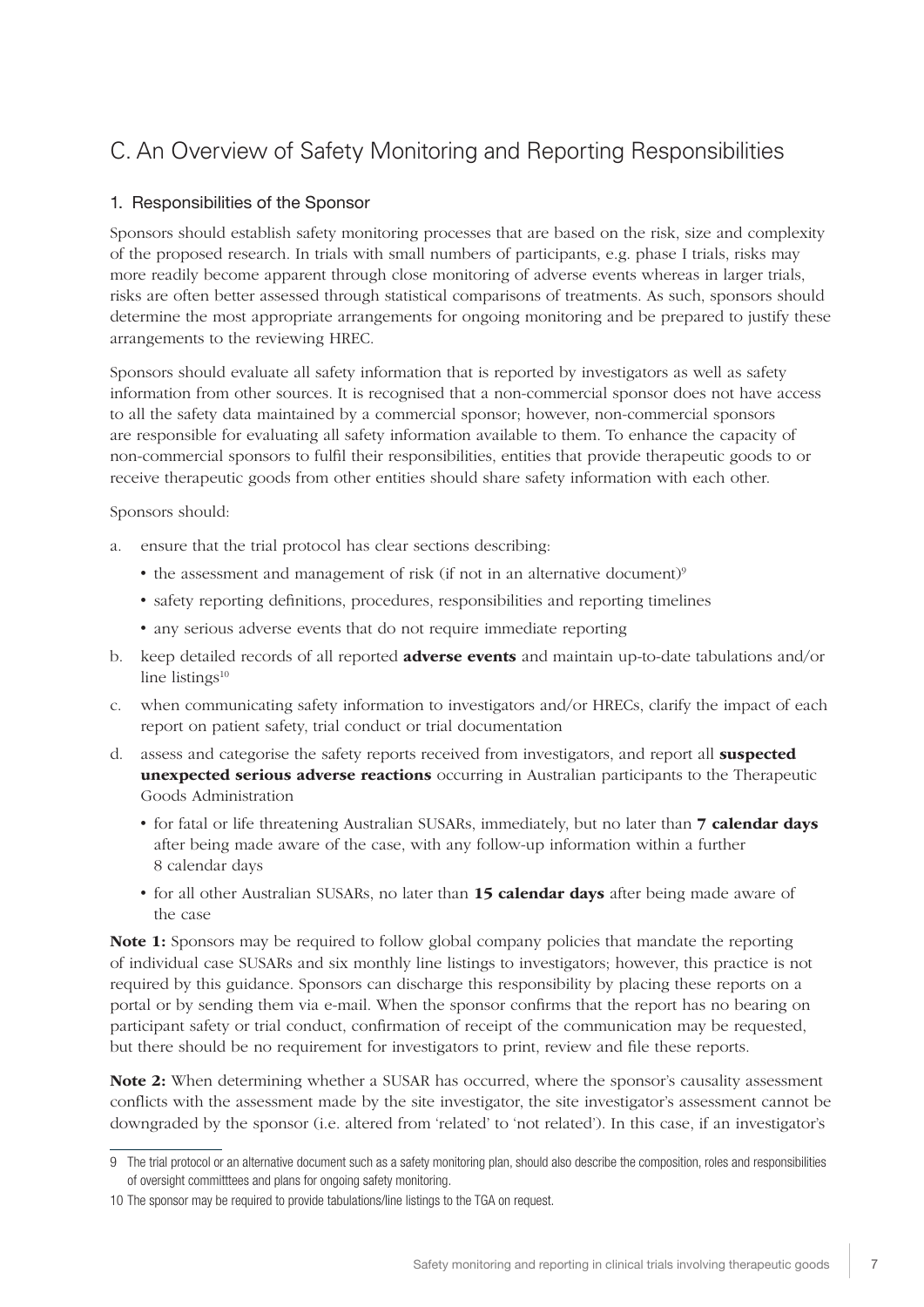judgment triggers the reporting of a SUSAR, the opinion of both the investigator and the sponsor should be provided with any SUSAR report sent to the TGA.

**Note 3:** When reporting a SUSAR to the TGA, the blind should generally<sup>11</sup> be broken by the sponsor. In order to avoid introducing biases, the blind should be maintained for all other persons involved in the conduct or management of the trial, including those responsible for data analysis and/or interpretation of results.

- e. review the investigator's brochure at least annually and update it when new and relevant information becomes available
- f. provide the HREC and investigators with any update/addenda of the investigator's brochure or where applicable, Product Information $12$
- g. provide the HREC with an **annual safety report**<sup>13</sup> including a clear summary of the evolving safety profile of the trial. This report should allow the HRECs to assess whether ongoing safety monitoring is being conducted appropriately and that the trial's safety monitoring plans are being followed and where necessary, are being adapted to take into account new findings as the trial progresses

The annual safety report should generally include:

- a brief description and analysis of new and relevant findings
- for IMPs not on the Australian Register of Therapeutic Goods, a brief analysis of the safety profile of the IMP and its implications for participants taking into account all available safety data and the results of relevant clinical or non-clinical studies
- a brief discussion of the implications of the safety data to the trial's risk-benefit ratio
- a description of any measures taken or proposed to minimise risks

Note 1: The Executive Summary of safety information produced for international regulators, such as a *Development Safety Update Report (DSUR)*, may serve as the annual safety report sent to HRECs (a full DSUR is not required). The timing of the annual safety report may be aligned with the reporting cycles of global companies or aligned with the annual progress report sent to the HREC.

Note 2: Where combination therapies are being investigated, options for annual safety reporting are described in Section 2.5 of the ICH Guideline E2F: Development Safety Update Report.

- h. ensure that all sponsor responsibilities for safety monitoring and reporting (e.g. reporting SUSARs and significant safety issues to the TGA) are appropriately allocated or delegated
- i. notify the TGA, HREC and investigators of all **significant safety issues** that adversely affect the safety of participants or materially impact on the continued ethical acceptability or conduct of the trial. Significant safety issues that meet the definition of an urgent safety measure should be notified within 72 hours, and all other significant safety issues should be notified within 15 calendar days of the sponsor instigating or being made aware of the issue. Examples include:
	- a serious adverse event that could be associated with the trial procedures and that requires modification of the conduct of the trial
	- a hazard to the patient population, such as lack of efficacy of an IMP used for the treatment of a life-threatening disease

<sup>11</sup> See Section D of ICH E2A: Managing Blinded Therapy Cases.

<sup>12</sup> When a Product Information is used in place of an investigator's brochure, any changes made by the Marketing Authorisation Holder should be reported to the HREC and investigators. Non-commercial sponsors should monitor for such changes.

<sup>13</sup> HRECs have the discretion to request more frequent reporting for specific trials, such as early phase trials.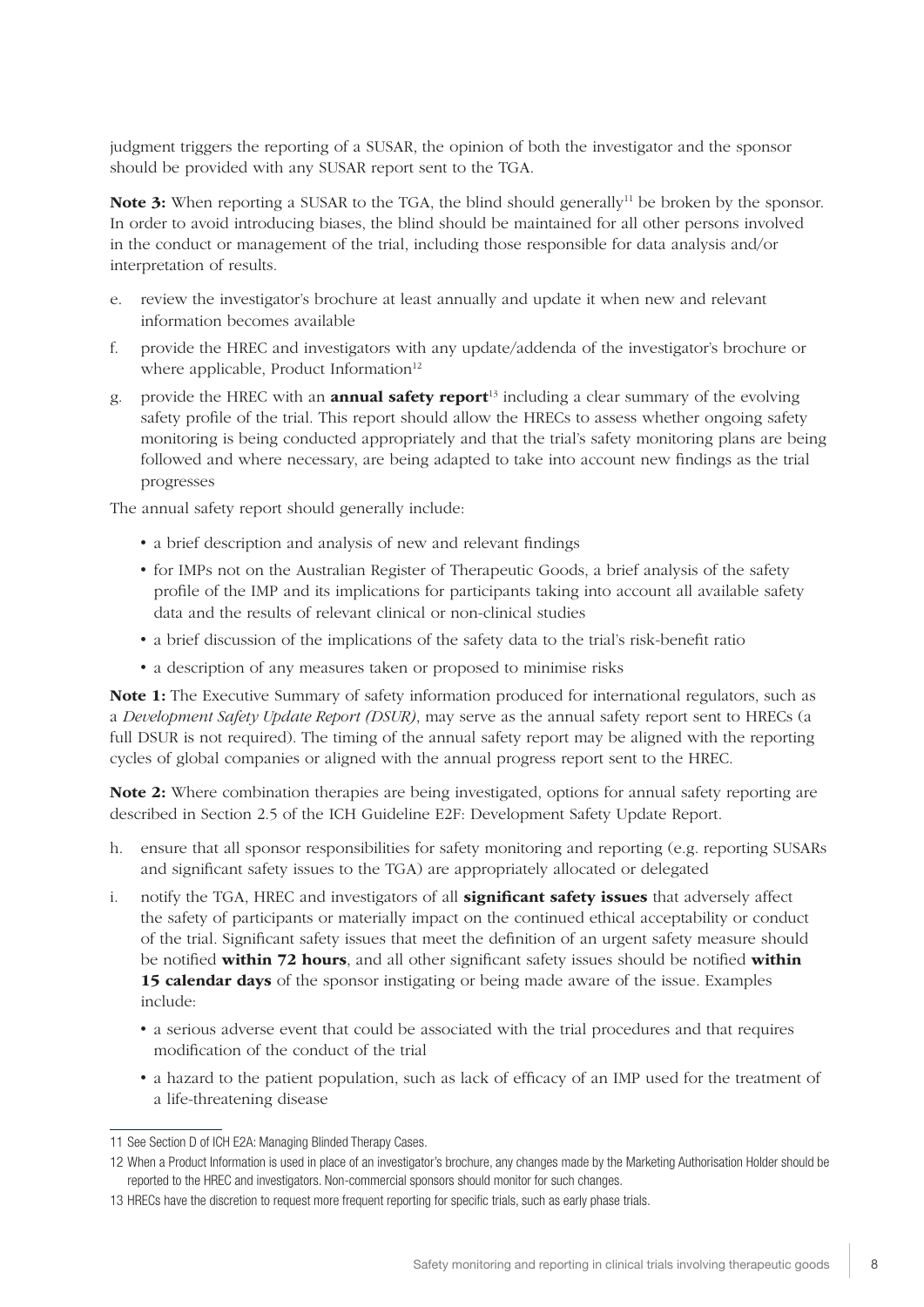- a major safety finding from a newly completed animal study (such as carcinogenicity)
- a temporary halt/termination of a trial for safety reasons
- recommendations of the Data Safety Monitoring Board, where relevant for the safety of participants, such as an increase in frequency or severity of an expected adverse reaction
- single case events (e.g. toxic epidermal necrolysis, agranulocytosis, hepatic failure) that lead to an urgent safety measure.

Note 1: Often, significant safety issues (SSIs) do not fall within the definition of a SUSAR and thus are not subject to the reporting requirements for SUSARs. SSIs usually require other action, such as the reporting of an urgent safety measure, an amendment, a temporary halt or an early termination of a trial. In addition, SSIs often result in safety-related changes to trial documentation. These amendments should be submitted to the HREC without undue delay.<sup>14</sup>

Note 2: Urgent Safety Measures (USMs) are one type of significant safety issue where sponsors or trial investigators act immediately to protect participants from an immediate hazard to their health and safety. Consequently, USMs are often instigated before the TGA and HREC are notified. In these cases, it is strongly recommended that the sponsor **contact the TGA within 24 hours** of the measure being taken.

If this initial contact is by telephone, it should be followed-up with a written notification provided by facsimile or e-mail within 72 hours. Table 1 illustrates the types of action that result from SSIs and the associated timelines for written notification.

| <b>Action</b>                                                       | What is communicated                                                                        | <b>Recipients</b>                                   | <b>Timelines and further review</b>                                                                                                                                                                                                                 |
|---------------------------------------------------------------------|---------------------------------------------------------------------------------------------|-----------------------------------------------------|-----------------------------------------------------------------------------------------------------------------------------------------------------------------------------------------------------------------------------------------------------|
| a. Urgent<br>safety measure                                         | • Reasons for the urgent<br>safety measure                                                  | Notify the TGA,<br>investigators and                | Without undue delay and no later than 72 hours of the<br>measure being taken.                                                                                                                                                                       |
| $(USMs)^{15}$                                                       | • Measures taken                                                                            | the HREC                                            | The HREC is not required to approve USMs but may consider<br>whether any proposed actions are appropriate, such as<br>the submission of an amendment relating to revised trial<br>documentation.                                                    |
|                                                                     | • Further actions planned                                                                   |                                                     |                                                                                                                                                                                                                                                     |
| b. Notification of<br>an amendment                                  | • Details of the significant<br>safety issue                                                | Notify the TGA <sup>16</sup> ,<br>investigators and | Without undue delay and no later than 15 calendar days of<br>the sponsor becoming aware of the issue.                                                                                                                                               |
|                                                                     | • Further actions planned                                                                   | the HREC                                            | Sponsors should submit to the HREC an amendment relating<br>to any revised trial documentation, without undue delay.                                                                                                                                |
| c. Temporary<br>halt of a trial for<br>safety reasons <sup>17</sup> | • Reasons for the halt                                                                      | Notify the TGA,<br>investigators and<br>the HREC    | Without undue delay and no later than 15 calendar days of                                                                                                                                                                                           |
|                                                                     | • The scope of the                                                                          |                                                     | the sponsor's decision to halt the trial.                                                                                                                                                                                                           |
|                                                                     | halt (e.g. suspension<br>of recruitment or<br>cessation/interruption of<br>trial treatment) |                                                     | Where it is necessary to seek ethical review of related<br>actions (e.g. informing participants or arranging continuing<br>care and follow-up), a letter describing these actions should<br>be submitted to the HREC within 15 calendar days of the |
|                                                                     | • Measures taken                                                                            |                                                     | temporary halt                                                                                                                                                                                                                                      |
|                                                                     | • Further actions planned                                                                   |                                                     |                                                                                                                                                                                                                                                     |

#### Table 1: Sponsor Reporting of Significant Safety Issues

<sup>14</sup> Good Clinical Practice requires sponsors, through their investigators, to inform particpants of new safety information in a timely fashion.

<sup>15</sup> Temporary halts/early terminations implemented as urgent safety measures (USM) should be notified within USM timeframes.

<sup>16</sup> The TGA should receive notification that a SSI has occurred but the amendment revising trial documentation does not require submission to the TGA.

<sup>17</sup> Both the TGA and the HREC should be notified if the trial restarts, including evidence that it is safe to restart.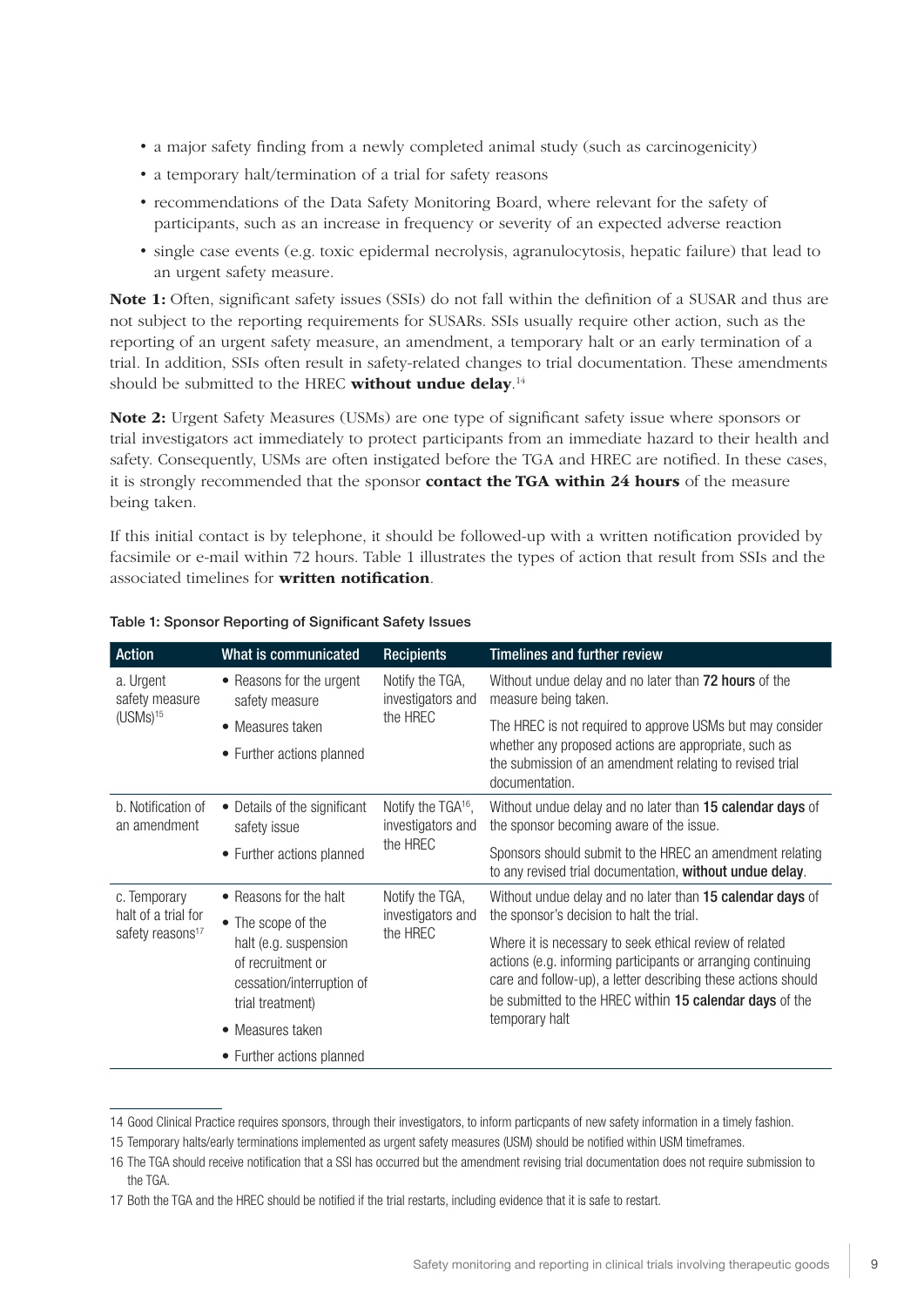| Action                                                      | What is communicated                                                                    | <b>Recipients</b>                                | Timelines and further review                                                                                                                                                                                                                                                                                                                                                             |
|-------------------------------------------------------------|-----------------------------------------------------------------------------------------|--------------------------------------------------|------------------------------------------------------------------------------------------------------------------------------------------------------------------------------------------------------------------------------------------------------------------------------------------------------------------------------------------------------------------------------------------|
| d. Early<br>termination of<br>a trial for safety<br>reasons | • Reasons for the early<br>termination<br>• Measures taken<br>• Further actions planned | Notify the TGA,<br>investigators and<br>the HRFC | Without undue delay and no later than 15 calendar days<br>of the sponsor's decision to terminate the trial. Where it<br>is necessary to seek ethical review of related actions<br>(e.g. informing participants or arranging continuing care<br>and follow-up), a letter describing these actions should be<br>submitted to the HREC within 15 calendar days of the<br>early termination. |

#### 2. Responsibilities of the Principal Investigator

Investigators should assess<sup>18</sup> all local safety events and should act on any events as clinical care dictates. The role of the investigator with regard to safety reporting is to provide the sponsor with all relevant information so that an appropriate safety analysis can be performed.

The Principal Investigator should:

- a. capture and assess all AEs that occur at the site as required and in accordance with the protocol
- b. report to the sponsor within 24 hours of becoming aware of the event:
	- all SAEs, except those that are identified in the protocol as not needing immediate reporting
	- any occurrences of congenital anomaly/birth defect arising from any pregnancy of a participant (or partner) $19$
	- all urgent safety measure instigated by the site
- c. report to the sponsor as specified in the protocol:
	- all safety critical events
	- any additional requested information relating to reported deaths
- d. report to the institution **within 72 hours** of becoming aware of the event:
	- all significant safety issues
	- SUSARs<sup>20</sup> arising from the local site.

#### 3. Responsibilities of the HREC

The sponsor, through their independent safety monitoring arrangements, has the primary responsibility for monitoring the ongoing safety of the investigational medicinal product. The HREC should be satisfied that the sponsor's arrangements are sufficiently independent and commensurate with the risk, size and complexity of the trial.

The approving HREC should:

- a. assess the safety of proposed trials, including whether the evaluation of the anticipated benefits and risks is satisfactory and ensure that the sponsor has proportionate systems in place to mitigate and manage any identified risks
- b. satisfy itself that the sponsor's ongoing safety monitoring arrangements are adequate, including the justification for appointing/not appointing a Data Safety Monitoring Board and any 'stopping rules' or criteria for withdrawing individual participants from the trial

<sup>18</sup> Causality assessment decisions should be made by a qualified physician, or when appropriate, a qualified dentist.

<sup>19</sup> Processes for handling consent for follow-up of participants (or pregnant partners of participants) should be in place.

<sup>20</sup> Reported when, in the investigator's judgement, a SUSAR has occurred. The investigator should not unblind the SUSAR for the purposes of reporting to their institution.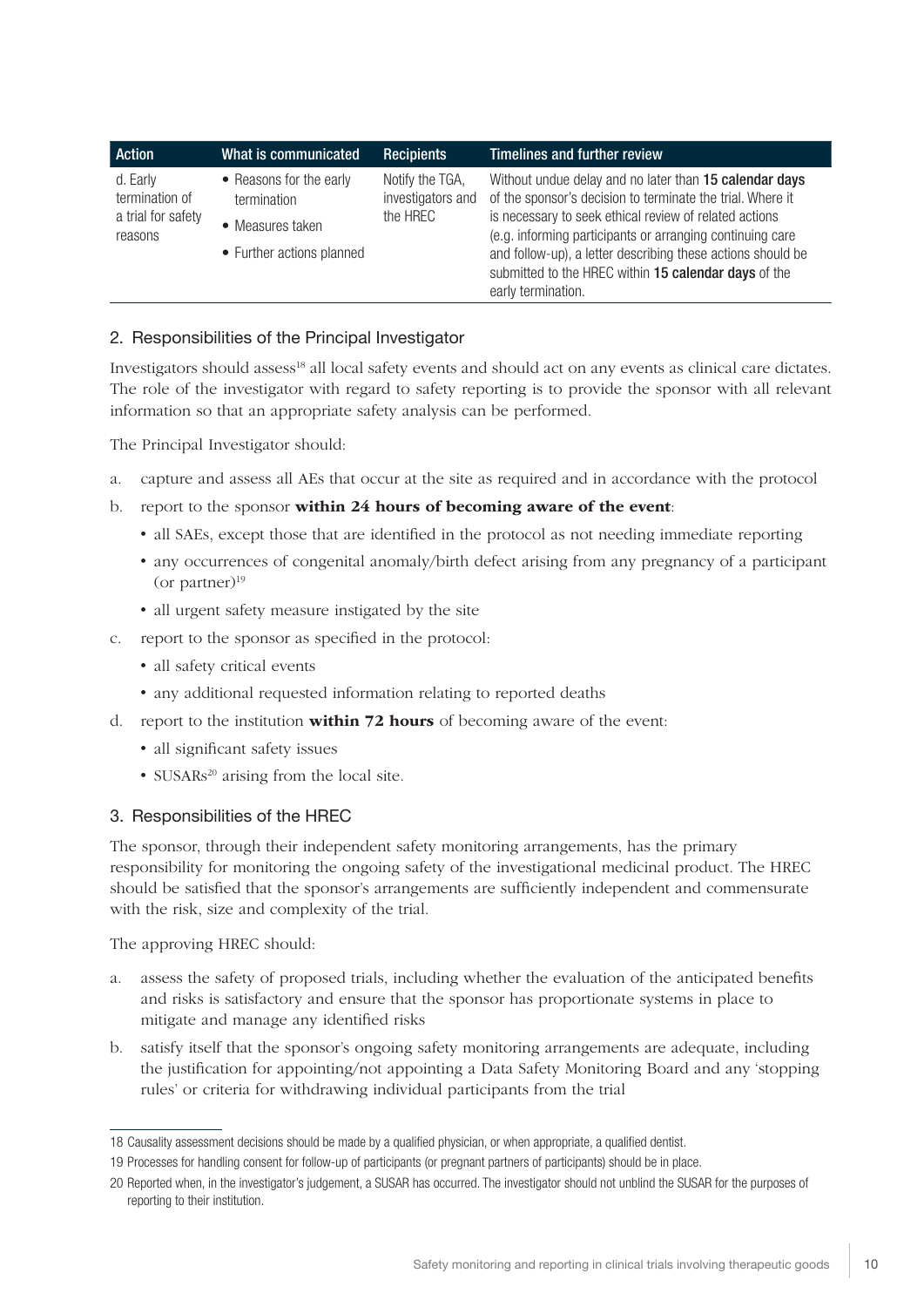- c. keep under review the adequacy and completeness of the informed consent process and documentation in the light of new information about risks and benefits
- d. assess whether changes to the risk-benefit ratio that are reported by the sponsor are compatible with continued ethical approval<sup>21</sup>
- e. advise the TGA, investigators and their institutions of any decision to withdraw approval

Note: While HRECs must keep approvals under review in light of safety information it receives, the responsibility for proactively monitoring the ongoing risk-benefit ratio of the trial remains with the sponsor at all times.

#### 4. Responsibilities of the Institution

An institution's responsibilities and oversight of safety information in clinical trials will differ depending on whether they are hosting externally sponsored clinical trials or sponsoring locally led non-commercial trials. In both cases they should help ensure that their site(s) understands and complies with sponsor requirements. Institutions should have oversight of any issues that may require management, such as disputes or litigation resulting from trials. Where the institution is also named as the trial sponsor, the institution will also assume the sponsor responsibilities set out in this document.

The Institution should:

- a. assess whether any safety reports received impact on medico-legal risk, the responsible conduct of research, adherence to contractual obligations or the trial's continued site authorisation and, where applicable, facilitate the implementation of corrective and preventative action
- b. develop clear guidance for investigators detailing the requirements for safety reporting and monitoring in clinical trials. This document(s) should cover the requirements for both externally sponsored clinical trials and, if applicable, internally sponsored investigator/initiated or collaborative group trials.

#### 5. Responsibilities of the Therapeutic Goods Administation

Clinical trials of unapproved therapeutic goods are conducted in Australia under either the Clinical Trial Notification (CTN) Scheme or the Clinical Trial Exemption (CTX) Scheme. Responsibility for the regulatory control of therapeutic goods in Australia lies with the Therapeutic Goods Administration (TGA).

The TGA may:

- a. conduct an audit of a clinical trial where necessary on safety grounds
- b. stop a trial where that action is in the public's interest.

### D. References

- Note for Guidance on Good Clinical Practice (ICH GCP) Annotated with TGA Comments
- Integrated Addendum to ICH GCP Current Step 2 version dated 11 June 2015
- Regulation No 536/2014 on Clinical Trials on Medicinal Products for Human Use
- The National Statement on Ethical Conduct in Human Research (2007), as amended
- Guidance for Industry and Investigators Safety Reporting Requirements for INDs and BA/BE Studies (FDA)

<sup>21</sup> An HREC may discuss any concerns it has with any aspect of a clinical trial with the TGA.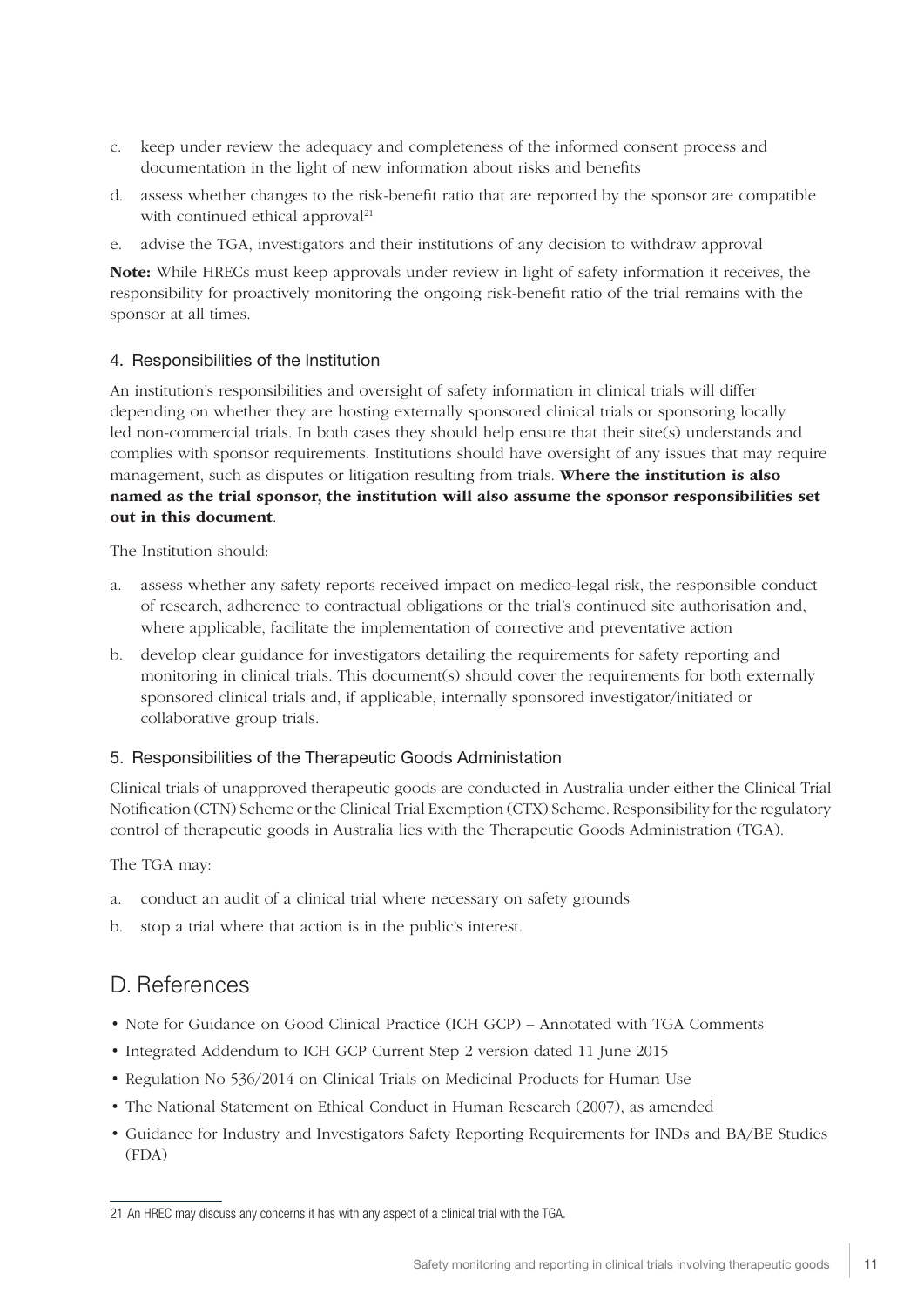- Guidance for Industry and FDA staff: Dear Healthcare Letters Improving Communication of Important Safety Information
- EMA Guidelines on Strategies to Identify and Mitigate Risks for First in Human Clinical Trials With Investigational Medicinal Products
- Detailed Guidance on the Collection, Verification and Presentation of Adverse Event/Reaction Reports Arising from Clinical Trials on Medicinal Products for Human Use (CT-3 2011)
- Development Safety Update Report ICH E2F
- EU Detailed Guidelines on Good Clinical Practice Specific to Advanced Therapy Medicinal Products
- Australian Requirements and Recommendations for Pharmacovigilance Responsibilities of Sponsors of Medicines dated June 14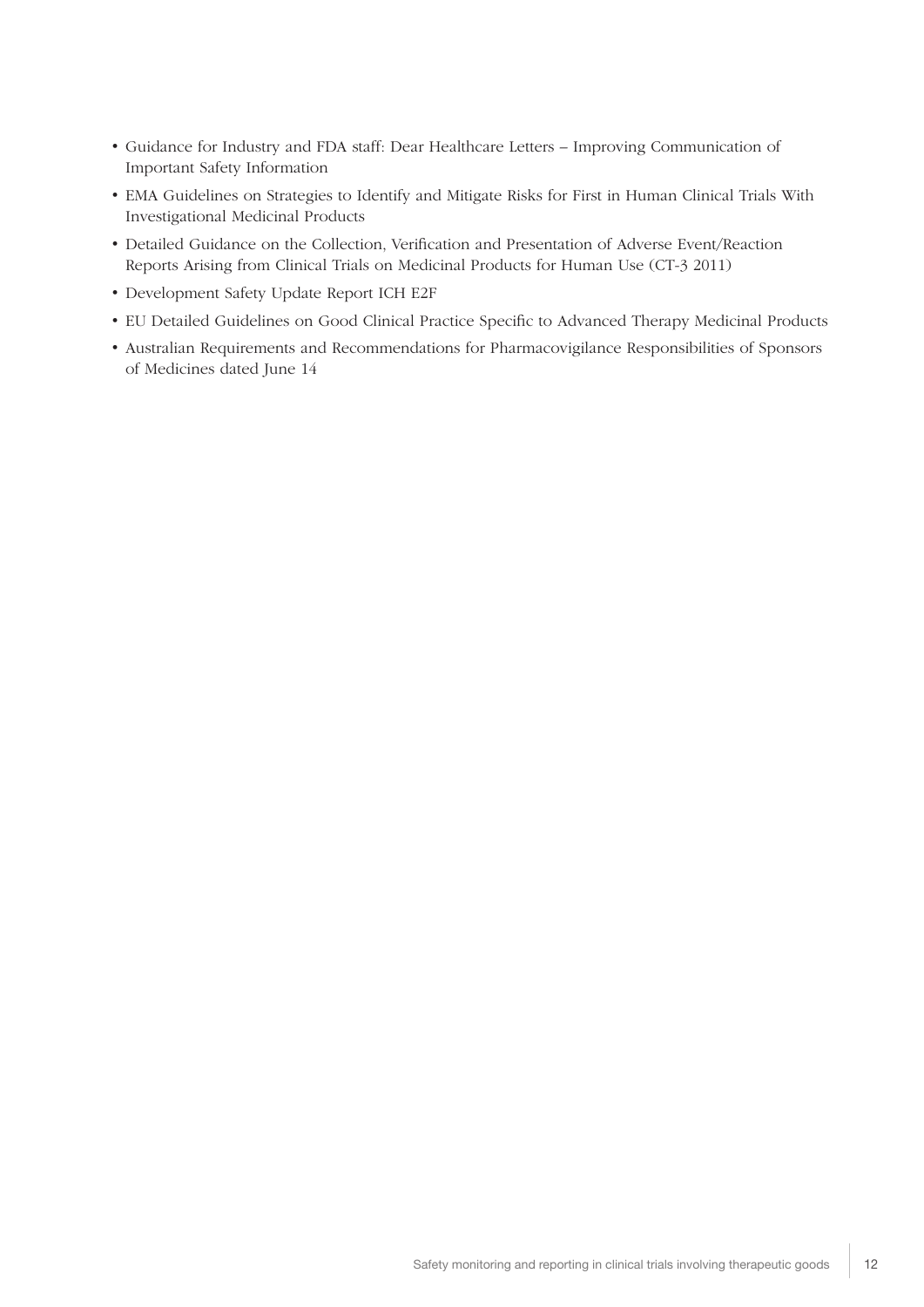## Appendix 1: Report Flowchart for Investigational Medicinal Product Trials

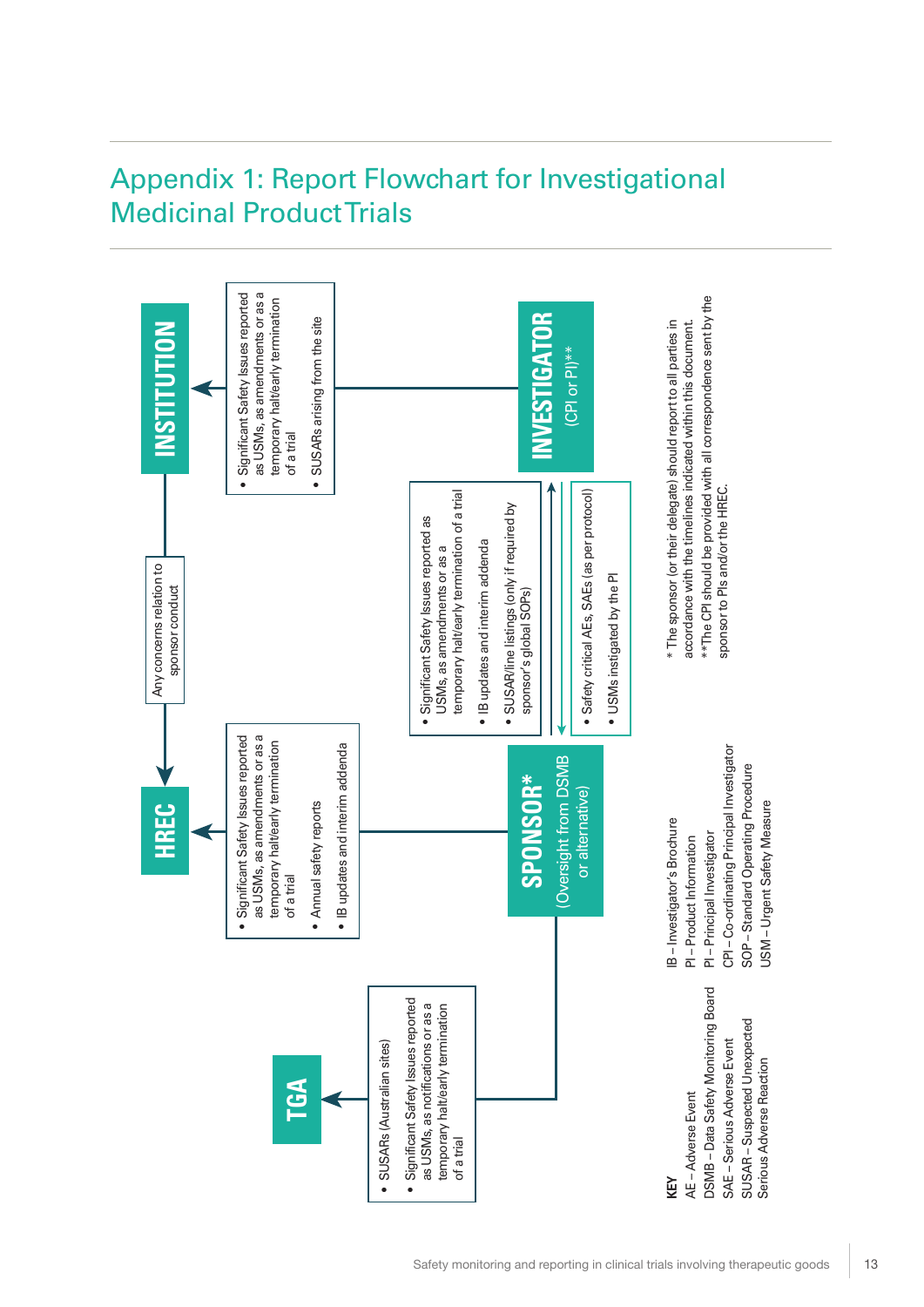## PART 2: Investigational Medical Devices (IMD) Trials

### A. Definitions (IMDs)

The terminology associated with clinical trial safety reporting is subject to global variation and companies conducting international trials may be required to use definitions outlined in their company policies. However, it is recommended that the following definitions are adopted to promote consistency in Australia and a common understanding of safety reporting requirements. Where available, the definitions for IMDs have been sourced from ISO 14155 (2011): Clinical Investigation of medical devices for human subjects – Good Clinical Practice.

| <b>Term</b>                     | <b>Description</b>                                                                                                                                                                                                                                                                                                                                                   |  |
|---------------------------------|----------------------------------------------------------------------------------------------------------------------------------------------------------------------------------------------------------------------------------------------------------------------------------------------------------------------------------------------------------------------|--|
| <b>Adverse Device</b>           | Adverse event related to the use of an investigational medical device.                                                                                                                                                                                                                                                                                               |  |
| Effect (ADE)                    | Note: This definition includes adverse events resulting from insufficient or inadequate Instructions for<br>Use, deployment, implantation, installation, or operation, or any malfunction of the investigational medical<br>device. This definition includes any event resulting from use error or from intentional misuse of the<br>investigational medical device. |  |
| Adverse Event (AE)              | Any untoward medical occurrence, unintended disease or injury, or untoward clinical signs (including<br>abnormal laboratory findings) in participants, users or other persons, whether or not related to the<br>investigational medical device.                                                                                                                      |  |
|                                 | Note: This definition includes events related to the investigational medical device or the comparator. This<br>definition includes events related to the procedures involved. For users or other persons, this definition is<br>restricted to events related to investigational medical devices.                                                                     |  |
| <b>Device Deficiencies</b>      | Inadequacy of a medical device with respect to its identity, quality, durability, reliability, safety or<br>performance.                                                                                                                                                                                                                                             |  |
|                                 | Note: Device deficiencies include malfunctions, use errors, and inadequate labelling.                                                                                                                                                                                                                                                                                |  |
| Investigational                 | Medical device being assessed for safety or performance in a clinical investigation                                                                                                                                                                                                                                                                                  |  |
| Medical Device (IMD)            | Note: This includes medical devices already on the market, that are being evaluated for new intended<br>uses, new populations, new materials or design changes.                                                                                                                                                                                                      |  |
| Investigator's<br>Brochure (IB) | Compilation of the current clinical and non-clinical information on the investigational medical device(s)<br>relevant to the clinical investigation.                                                                                                                                                                                                                 |  |
| <b>Medical Device</b>           | Any instrument, apparatus, implement, machine, appliance, implant, software, material or other similar or<br>related article:                                                                                                                                                                                                                                        |  |
|                                 | a. intended, by the person under whose name it is or is to be supplied, to be used for human beings for<br>the purpose of one or more of the following:                                                                                                                                                                                                              |  |
|                                 | • diagnosis, prevention, monitoring, treatment or alleviation of disease                                                                                                                                                                                                                                                                                             |  |
|                                 | • diagnosis, monitoring, treatment, alleviation of or compensation for an injury or handicap                                                                                                                                                                                                                                                                         |  |
|                                 | • investigation, replacement or modification of the anatomy or of a physiological process                                                                                                                                                                                                                                                                            |  |
|                                 | • supporting or sustaining life                                                                                                                                                                                                                                                                                                                                      |  |
|                                 | • control of conception                                                                                                                                                                                                                                                                                                                                              |  |
|                                 | · disinfection of medical devices, and                                                                                                                                                                                                                                                                                                                               |  |
|                                 | b. that does not achieve its primary intended action in or on the human body by pharmacological,<br>immunological or metabolic means, but that may be assisted in its intended function by such means.                                                                                                                                                               |  |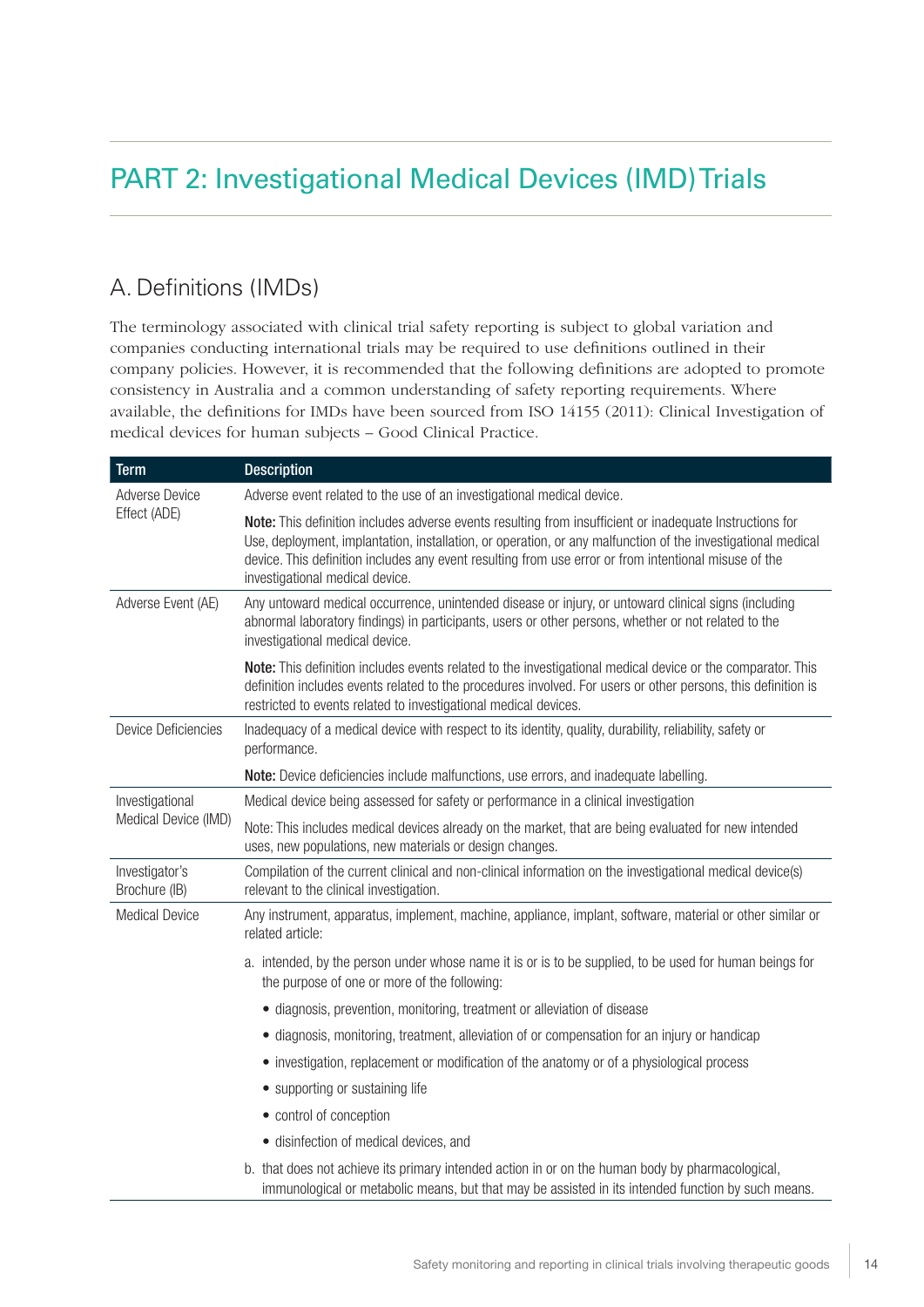| <b>Term</b>                                                  | <b>Description</b>                                                                                                                                                                                             |  |
|--------------------------------------------------------------|----------------------------------------------------------------------------------------------------------------------------------------------------------------------------------------------------------------|--|
| Serious Adverse<br>Device Effect (SADE)                      | An adverse device effect that has resulted in any of the consequences characteristic of a serious<br>adverse event.                                                                                            |  |
| Serious Adverse                                              | a. Adverse event that:                                                                                                                                                                                         |  |
| Event (SAE)                                                  | b. led to death                                                                                                                                                                                                |  |
|                                                              | • led to serious deterioration in the health of the participant, that either resulted in:                                                                                                                      |  |
|                                                              | • a life-threatening illness or injury, or                                                                                                                                                                     |  |
|                                                              | • a permanent impairment of a body structure or a body function, or                                                                                                                                            |  |
|                                                              | • in-patient or prolonged hospitalization, or                                                                                                                                                                  |  |
|                                                              | • medical or surgical intervention to prevent life-threatening illness or injury or permanent impairment<br>to a body structure or a body function                                                             |  |
|                                                              | c. led to foetal distress, foetal death or a congenital abnormality or birth defect                                                                                                                            |  |
|                                                              | Note: Planned hospitalisation for a pre-existing condition, or a procedure required by the Clinical<br>Investigation Plan, without serious deterioration in health, is not considered a serious adverse event. |  |
| <b>Significant Safety</b><br>Issue (SSI)                     | A safety issue that could adversely affect the safety of participants or materially impact on the continued<br>ethical acceptability or conduct of the trial.                                                  |  |
| Unanticipated<br>Serious Adverse<br>Device Effect<br>(USADE) | Serious adverse device effect which by its nature, incidence, severity or outcome has not been identified<br>in the current version of the risk analysis report                                                |  |
|                                                              | Note: Anticipated serious adverse device effect (ASADE) is an effect which by its nature, incidence,<br>severity or outcome has been identified in the risk analysis report.                                   |  |
| <b>Urgent Safety</b><br>Measure (USM)                        | A measure required to be taken in order to eliminate an immediate hazard to a participant's health or<br>safety.                                                                                               |  |
|                                                              | Note: This type of significant safety issue can be instigated by either the investigator or sponsor and can<br>be implemented before seeking approval from HRECs or institutions.                              |  |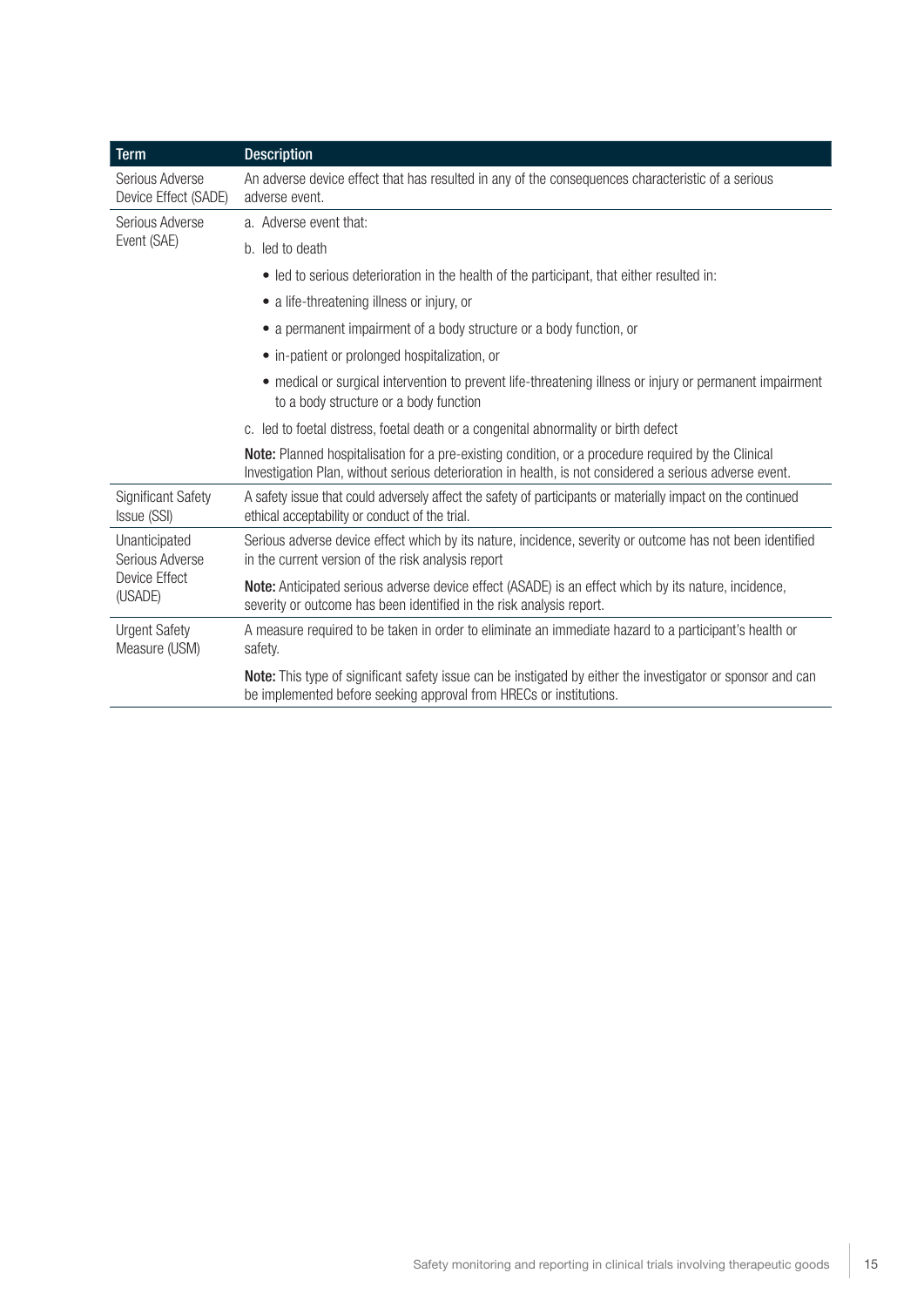

### B. Safety Reporting Assessment Flowchart: IMD Trials

Adapted from the NIHR Clinical Trials Toolkit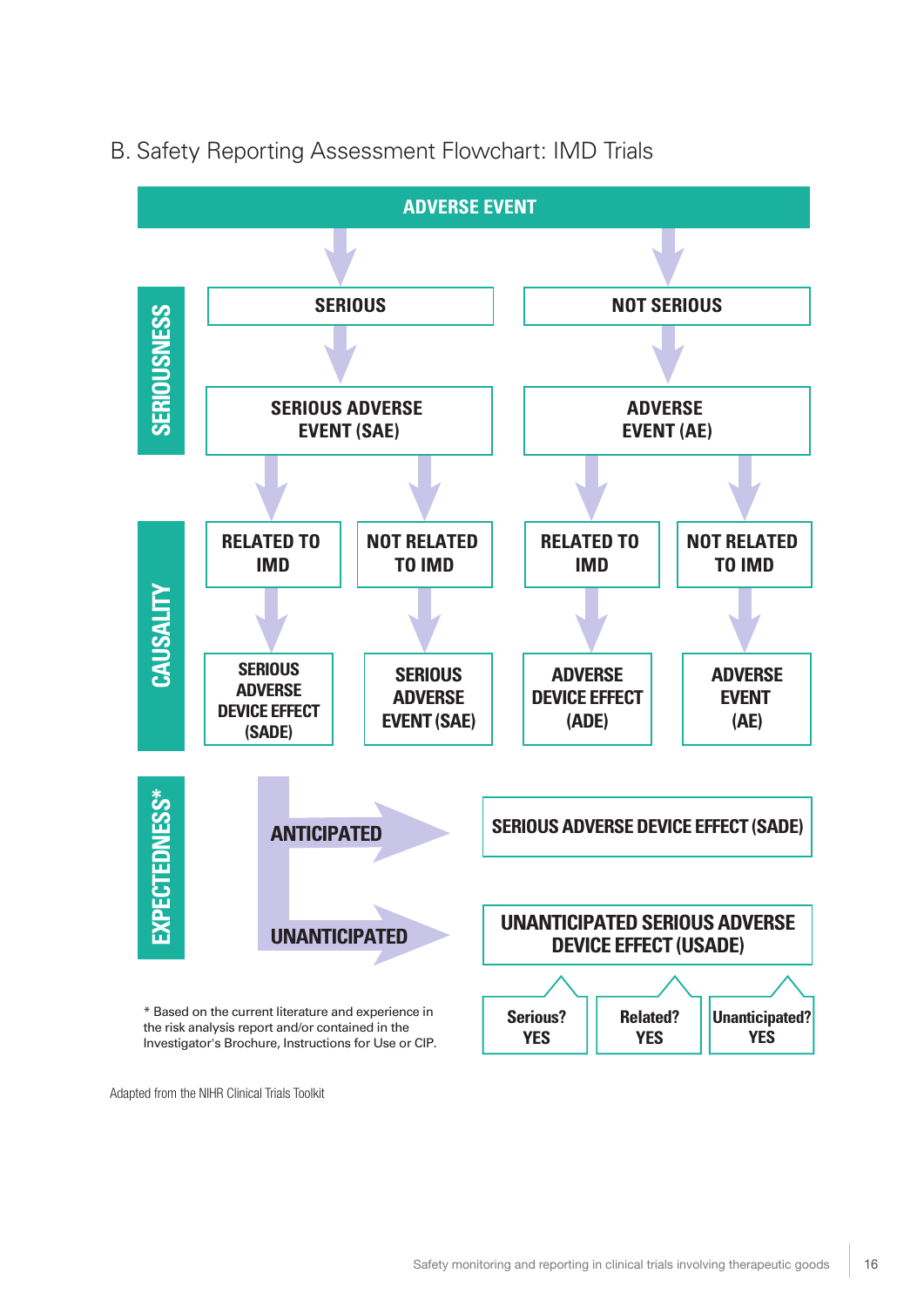## C. An Overview of Safety Monitoring and Reporting Responsibilities

#### 1. Responsibilities of the Sponsor

Sponsors should establish safety monitoring processes that are commensurate with the risk, size and complexity of the proposed research. In trials with small numbers of participants, e.g. pilot or first in human trials, risks may more readily become apparent through close monitoring of adverse events. In larger trials, risks are often better assessed through statistical comparisons of treatments. As such, sponsors should determine the most appropriate arrangements for ongoing monitoring and be prepared to justify those arrangements to the reviewing HREC.

Sponsors should evaluate all safety information that is reported by investigators as well as safety information from other sources. It is recognised that a non-commercial sponsor may not have access to complete safety data maintained by a commercial sponsor; however, non-commercial sponsors are responsible for evaluating all safety information available to them. To enhance the capacity of non-commercial sponsors to fulfil their responsibilities, entities that provide therapeutic goods to or receive therapeutic goods from other entities should share safety information with each other.

Sponsors should:

- a. ensure that the clinical investigation plan (CIP) has clear sections describing:
	- the assessment and management of risk (if not in an alternative document)<sup>22</sup>
	- safety reporting definitions, procedures, responsibilities and reporting timelines
- b. review the investigator's assessment of all adverse events and determine and document in writing their seriousness and relationship to the investigational device<sup>23</sup>
- c. review all device deficiencies and determine and document in writing whether they could have led to a serious adverse device effect $23$
- d. keep detailed records of all AEs and device deficiencies that investigators have reported and maintain up to date tabulations and/or line listings<sup>24</sup>
- e. when communicating safety information to investigators and/or HRECs, clarify the impact of each report on patient safety, trial conduct or trial documentation
- f. assess and categorise the information received from investigators, and report all USADEs occuring in Australian participants to the Therapeutic Goods Administration:
	- for fatal or life threatening Australian USADEs, no later than **7 calendar days** after being made aware of the case, with any follow-up information within a further 8 calendar days
	- for all other Australian USADEs, no later than 15 calendar days after being made aware of the case

Note 1: When determining whether a USADE has occurred, where the sponsor's causality assessment conflicts with the assessment made by the site investigator, the site investigator's assessment cannot be downgraded by the sponsor (i.e. altered from 'related' to 'not related'). In this case, if an investigator's judgment triggers the reporting of a USADE, the opinion of both the investigator and the sponsor should be provided with any report sent to the TGA

<sup>22</sup> The trial CIP or an alternative document should also describe the composition, roles and responsibilities of oversight committees and plans for ongoing safety monitoring.

<sup>23</sup> In case of disagreement between the sponsor and the principal investigator(s), the sponsor shall communicate both opinions to concerned parties.

<sup>24</sup> The sponsor may be required to provide tabulations/line listings to the TGA on request.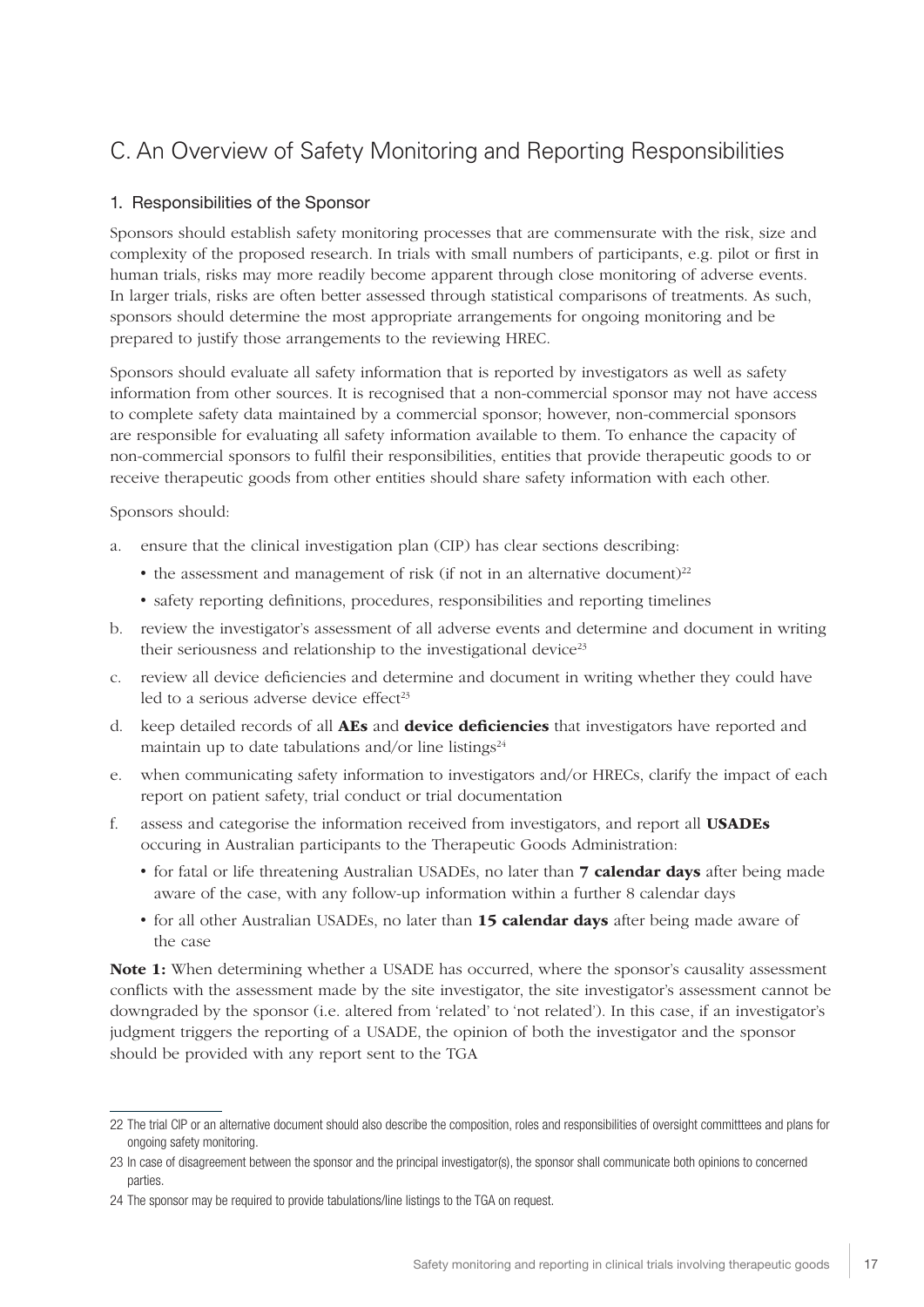- g. update the investigator's brochure or where applicable, the Instructions for Use (IFU), as significant new information becomes available
- h. provide the HREC and investigators with any update/addenda of the investigator's brochure or where applicable, the Instructions for Use<sup>25</sup>
- i. provide the HREC with an **annual safety report**<sup>26</sup> including a clear summary of the evolving safety profile of the trial. This report should allow the HRECs to assess whether ongoing safety monitoring is being conducted appropriately and that the trial's safety monitoring plans are being followed and where necessary, are being adapted to take into account new findings as the trial progresses
	- a brief description and analysis of new and relevant findings
	- a brief discussion of the implications of safety data to the risk-benefit ratio for the trial
	- a description of any measures taken or proposed to minimise risks

Note: The timing of the annual safety report may be aligned with the reporting cycles of global companies or aligned with the annual progress report sent to the HREC

- j. ensure that all sponsor responsibilities for safety monitoring and reporting (e.g. reporting USADEs and significant safety issues to the TGA) are appropriately allocated or delegated
- k. notify the TGA, HREC and investigators of all **significant safety issues** that adversely affect the safety of participants or materially impact on the continued ethical acceptability or conduct of the trial. Significant safety issues that meet the definition of an **urgent safety measure** should be notified within 72 hours, and all other significant safety issues should be notified within 15 calendar days of the sponsor instigating or being made aware of the issue. Examples include<sup>27</sup>:
	- a serious adverse event that could be associated with the trial procedures and that requires modification of the conduct of the trial
	- a hazard to the patient population resulting from a lack of effectiveness of an IMD used in a trial
	- a major safety finding from a newly completed study using the same IMD
	- a temporary halt/termination of a trial for safety reasons
	- recommendations of the Data Safety Monitoring Board, where relevant for the safety of participants, such as an increase in frequency or severity of an anticipated adverse device effect

Note 1: Often, significant safety issues (SSIs) do not fall within the definition of a USADE and thus are not subject to the reporting requirements for USADEs. SSIs usually require other action, such as the reporting of an urgent safety measure, an amendment, a temporary halt or an early termination of a trial. In addition, SSIs often result in safety-related changes to trial documentation. These amendments should be submitted to the HREC without undue delay.<sup>28</sup>

Note 2: Urgent Safety Measures (USMs) are one type of significant safety issue where sponsors or trial investigators act immediately to protect participants from an immediate hazard to their health and safety. Consequently, USMs are often instigated before the TGA and HREC are notified. In these cases, it is strongly recommended that the sponsor contact the TGA within 24 hours of the measure being taken.

<sup>25</sup> When the Instructions for Use document is used in place of an investigator's brochure, any changes made by the Marketing Authorisation Holder should be reported to the HREC and investigators. Non-commercial sponsors should monitor for such changes.

<sup>26</sup> HRECs have the discretion to request more frequent reporting for specific trials, such as early phase trials.

<sup>27</sup> Although not specific to clinical trials, Annex 1 MEDDEV 2 12-1 rev. 8 provides examples of events that may meet the definition of a significant safety issue.

<sup>28</sup> Good Clinical Practice requires sponsors, through their investigators, to inform particpants of new safety information in a timely fashion.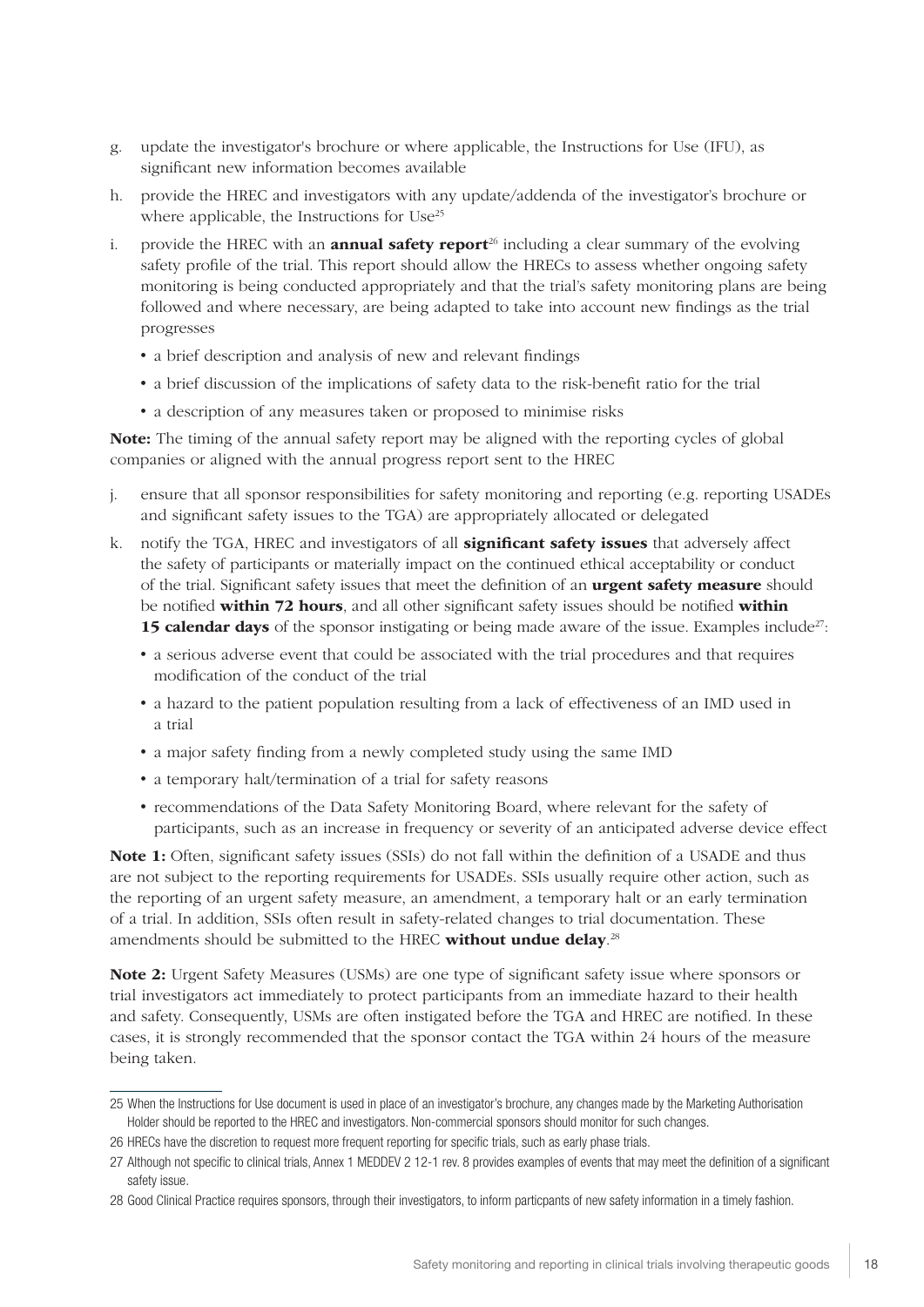If this initial contact is by telephone, it should be followed-up with a written notification provided by facsimile or e-mail within 72 hours. Table 1 illustrates the types of action that result from SSIs and the associated timelines for written notification.

| <b>Action</b>                                               | What is communicated                                                          | <b>Recipients</b>                                       | <b>Timelines and further review</b>                                                                                                                                                                                                                                          |
|-------------------------------------------------------------|-------------------------------------------------------------------------------|---------------------------------------------------------|------------------------------------------------------------------------------------------------------------------------------------------------------------------------------------------------------------------------------------------------------------------------------|
| a. Urgent<br>safety measure                                 | • Reasons for the urgent safety<br>measure                                    | Notify the TGA,<br>investigators and the                | Without undue delay and no later than 72 hours of<br>the measure being taken.                                                                                                                                                                                                |
| $(USMs)^{29}$                                               | • Measures taken                                                              | <b>HREC</b>                                             | The HREC is not required to approve USMs but                                                                                                                                                                                                                                 |
|                                                             | • Further actions planned                                                     |                                                         | may consider whether any proposed actions<br>are appropriate, such as the submission of an<br>amendment relating to revised trial documentation.                                                                                                                             |
| b. Notification of<br>an amendment                          | • Details of the significant<br>safety issue                                  | Notify the TGA <sup>30</sup> ,<br>investigators and the | Without undue delay and no later than 15 calendar<br>days of the sponsor becoming aware of the issue.                                                                                                                                                                        |
|                                                             | • Further actions planned                                                     | <b>HREC</b>                                             | Sponsors should submit to the HREC an<br>amendment relating to any revised trial<br>documentation without undue delay.                                                                                                                                                       |
| c. Temporary                                                | • Reasons for the halt                                                        | Notify the TGA,                                         | Without undue delay and no later than 15 calendar                                                                                                                                                                                                                            |
| halt of a trial for<br>safety reasons <sup>31</sup>         | • The scope of the halt (e.g.                                                 | investigators and the<br><b>HREC</b>                    | days of the sponsor's decision to halt the trial.                                                                                                                                                                                                                            |
|                                                             | suspension of recruitment or<br>cessation/interruption of trial<br>treatment) |                                                         | Where it is necessary to seek ethical review of<br>related actions (e.g. informing participants or<br>arranging continuing care and follow-up), a letter                                                                                                                     |
|                                                             | • Measures taken                                                              |                                                         | describing these actions should be submitted to the<br>HREC within 15 calendar days of the temporary                                                                                                                                                                         |
|                                                             | • Further actions planned                                                     |                                                         | halt.                                                                                                                                                                                                                                                                        |
| d. Early<br>termination of<br>a trial for safety<br>reasons | • Reasons for the early<br>termination                                        | Notify the TGA,<br>investigators and the                | Without undue delay and no later than 15 calendar<br>days of the sponsor's decision to terminate the trial.                                                                                                                                                                  |
|                                                             | • Measures taken                                                              | <b>HREC</b>                                             | Where it is necessary to seek ethical review of<br>related actions (e.g. informing participants or<br>arranging continuing care and follow-up), a letter<br>describing these actions should be submitted to<br>the HREC within 15 calendar days of the early<br>termination. |
|                                                             | • Further actions planned                                                     |                                                         |                                                                                                                                                                                                                                                                              |

|  | Table 1: Sponsor Reporting of Significant Safety Issues |  |
|--|---------------------------------------------------------|--|
|  |                                                         |  |

#### 2. Responsibilities of the Principal Investigator

Investigators should assess<sup>32</sup> all local safety events and should act on any events as clinical care dictates. The role of the investigator with regard to safety reporting is to provide the sponsor with all relevant information so that an appropriate safety analysis can be performed.

The Principal Investigator should:

- a. record every AE and observed device deficiency, together with an assessment and report to the sponsor as required by the clinical investigation plan
- b. report to the sponsor without unjustified delay, all serious adverse events and device deficiencies that could have led to a serious adverse device effect

<sup>29</sup> A temporary halt/early termination implemented as an urgent safety measure (USM) would be reported within USM timeframes.

<sup>30</sup> The TGA should receive notification that a SSI has occurred but the amendment revising trial documentation does not require submission to the TGA.

<sup>31</sup> Both the TGA and the HREC should be notified if the trial restarts, including evidence that it is safe to restart.

<sup>32</sup> Causality assessment decisions should be made by a qualified physician, or when appropriate, a qualified dentist.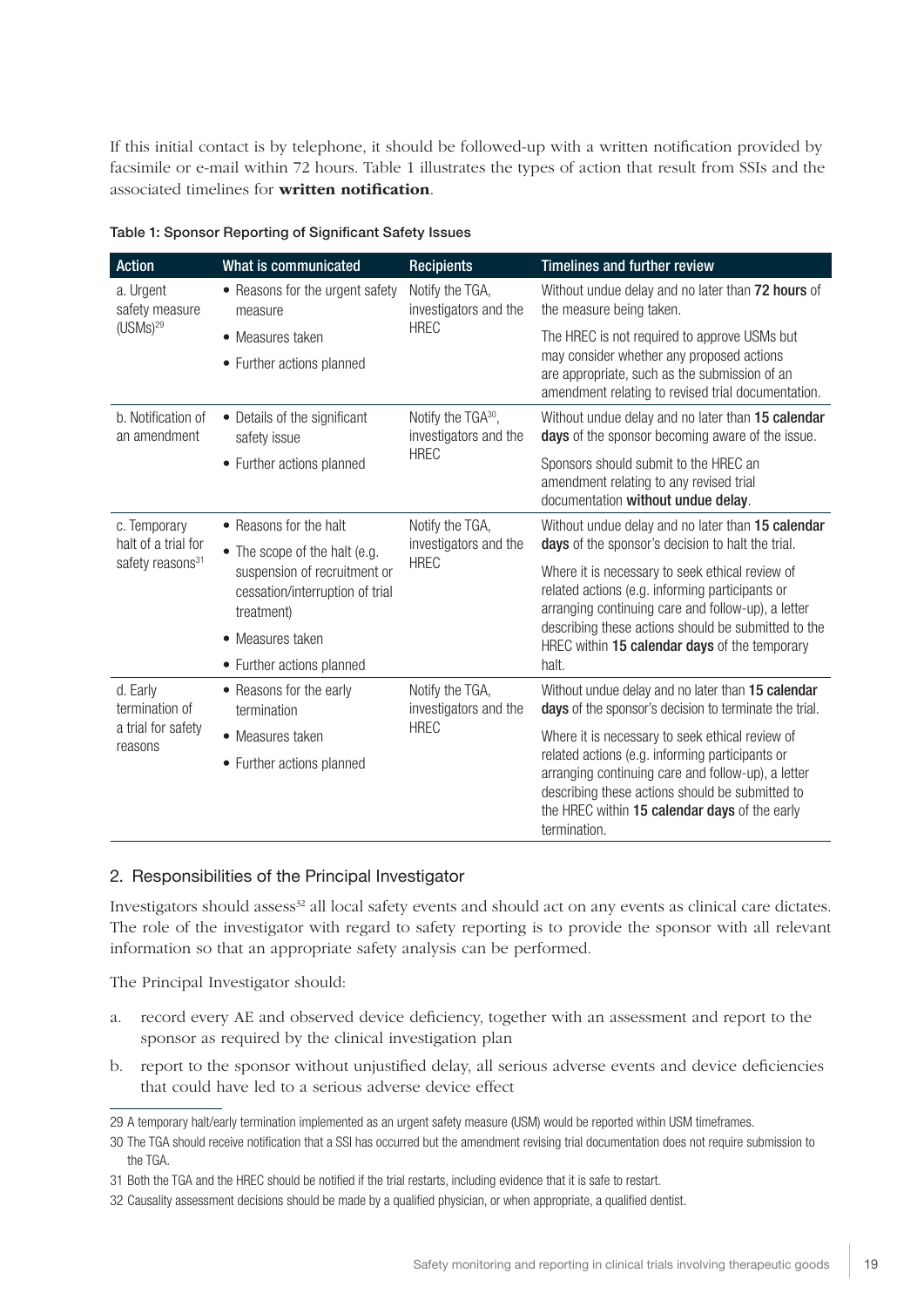- c. report to the sponsor within 24 hours any urgent safety measure instigated at the site
- d. report to the sponsor pregnancies that occur while a participant is on a clinical trial as specified in the clinical investigation plan
- e. follow-up any pregnancy until outcome (e.g. birth or spontaneous abortion) and report any incidents of congenital abnormality/birth defect as an SAE
- f. supply the sponsor, upon sponsor's request, with any additional information related to the safety reporting
- g. report to their institution without undue delay and no later than 72 hours of the Principal Investigator becoming aware of the event:
	- All significant safety issues
	- USADEs $33$  occurring at the site.

#### 3. Responsibilities of the HREC

The sponsor, through their independent safety monitoring arrangements, has the primary responsibility for monitoring the ongoing safety of the investigational medical device. The HREC should be satisfied that the sponsor's arrangements are sufficiently independent and commensurate with the risk, size and complexity of the trial.

The approving HREC should:

- a. assess the safety of the proposed trial and whether the evaluation of the anticipated benefits and risks is satisfactory, and ensure that the sponsor has proportionate systems are in place to mitigate and manage any identified trial risks
- b. satisfy itself that the sponsor has adequate ongoing safety monitoring arrangements in place including the justification for appointing/not appointing a Data Safety Monitoring Board and any 'stopping rules' and criteria for withdrawing individual participants from the trial
- c. satisfy itself that the sponsor understands their obligation to report to the HREC anything that may adversely affect the safety of participants or the conduct of the trial, particularly amendments relating to changes made to the device design and manufacturing process<sup>34</sup>, and other information that may alter risks and benefits
- d. assess whether changes to the risk-benefit ratio that are reported by the sponsor are compatible with continued ethical approval<sup>35</sup>
- e. advise the TGA, investigators and their institutions of any decision to withdraw approval
- f. keep under review the adequacy and completeness of the informed consent process and documentation in the light of new information about risks and benefits.

Note: While HRECs must keep approvals under review in light of safety information it receives, the responsibility for proactively monitoring the ongoing risk-benefit ratio of the trial remains with the sponsor.

<sup>33</sup> Reported when, in the investigator's judgement, a USADE has occurred. The investigator should not unblind the USADE for the purposes of reporting to their institution.

<sup>34</sup> Sponsors/manufacturers should provide clear evidence to the HREC that the proposed change(s) do not predictably increase the risk to the patient, user or third party.

<sup>35</sup> An HREC may discuss any concerns it has with any aspect of a clinical trial with the TGA.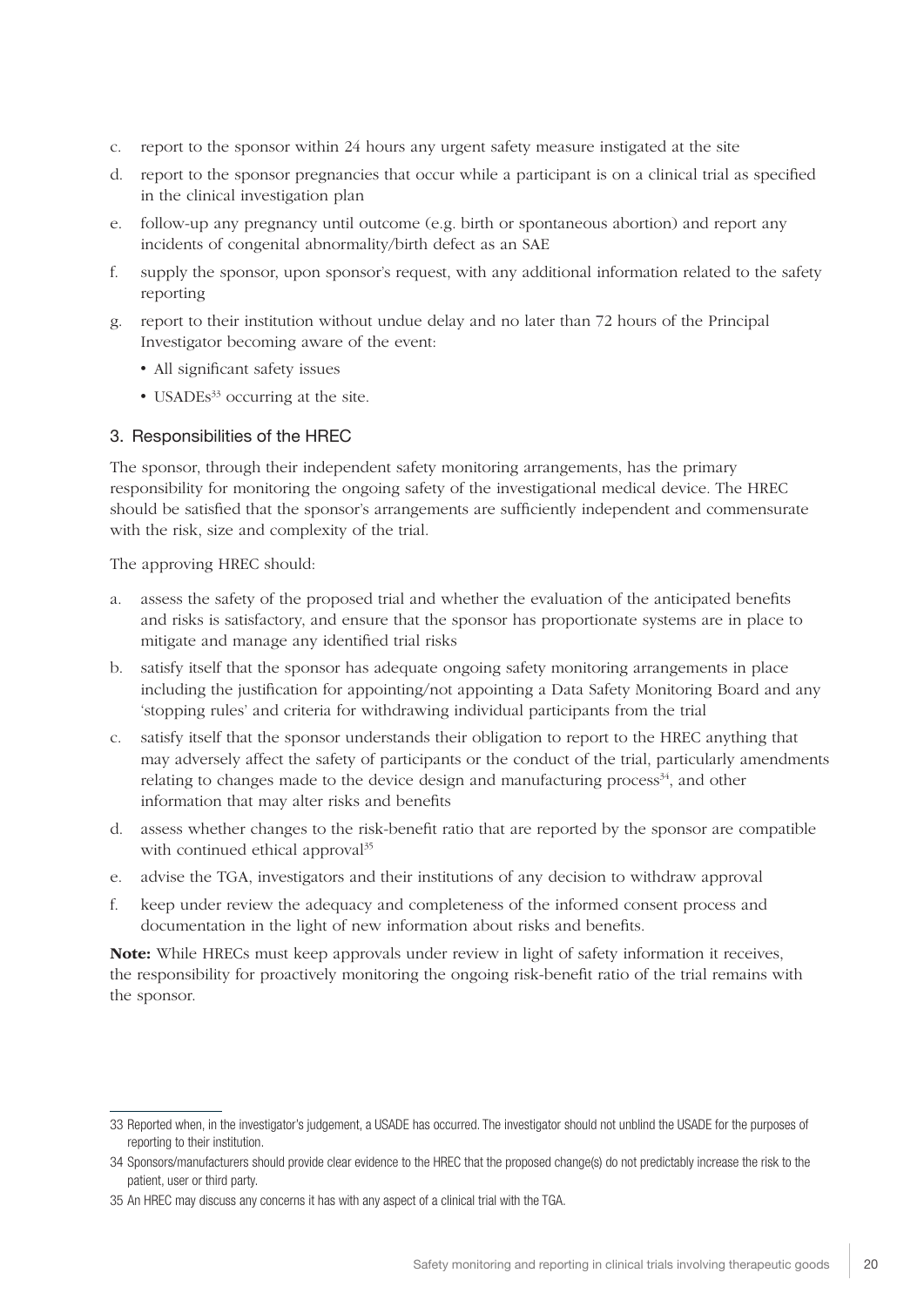#### 4. Responsibilities of the Institution

An institution's responsibilities and oversight of safety information in clinical trials will differ depending on whether they are hosting externally sponsored clinical trials or sponsoring locally led non-commercial trials. In both cases they should help ensure that their site(s) understands and complies with sponsor requirements. Institutions should have oversight of any issues that may require management, such as disputes or litigation resulting from trials. Where the institution is also named as the trial sponsor, the institution will also assume the sponsor responsibilities set out in this document.

The Institution should:

- a. assess whether any safety reports impact on medico-legal risk<sup>36</sup>, adherence to contractual obligations or the trial's continued site authorisation
- b. develop clear guidance for investigators detailing the requirements for safety reporting and monitoring in clinical trials. This document(s) should cover the requirements for both externally sponsored clinical trials and if applicable, internally sponsored investigator/initiated or collaborative group trials.

#### 5. Responsibilities of the Therapeutic Goods Administation

Clinical trials of unapproved therapeutic goods are conducted in Australia under either the Clinical Trial Notification (CTN) Scheme or the Clinical Trial Exemption (CTX) Scheme. Responsibility for the regulatory control of therapeutic goods in Australia lies with the Therapeutic Goods Administration (TGA).

The TGA may:

- a. conduct a regulatory inspection of a clinical trial where necessary on safety grounds
- b. stop a trial where that action is in the public's interest.

### D. References

- ISO 14155 (2011): Clinical Investigation of Medical Devices for Human Subjects Good Clinical Practice
- Regulation of the European Parliament and of the Council on Medical Devices, and Amending Directive 2001/83/EC, Regulation (EC) No 178/2002 and Regulation (EC) No 1223/2009 /EEC – (Section 1.5.4 Creating Synergies with Clinical Trials on Medicinal Products)

<sup>36</sup> Research-related events that meet the definition of a clinical incident should be processed in keeping with any organisation-wide reporting of incidents relating to patient safety.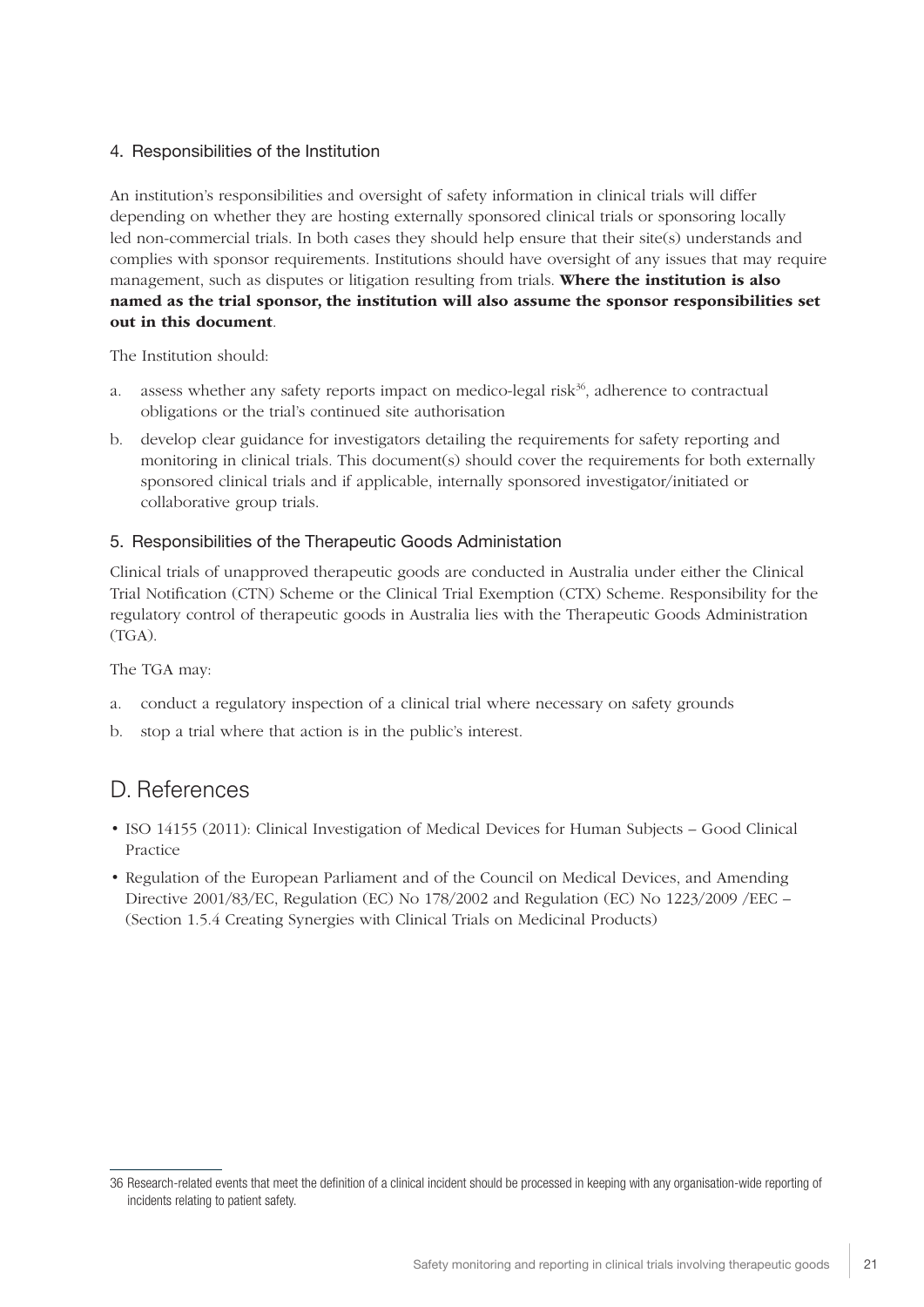## Appendix 2: Reporting Flowchart for Investigational Medical Device Trials